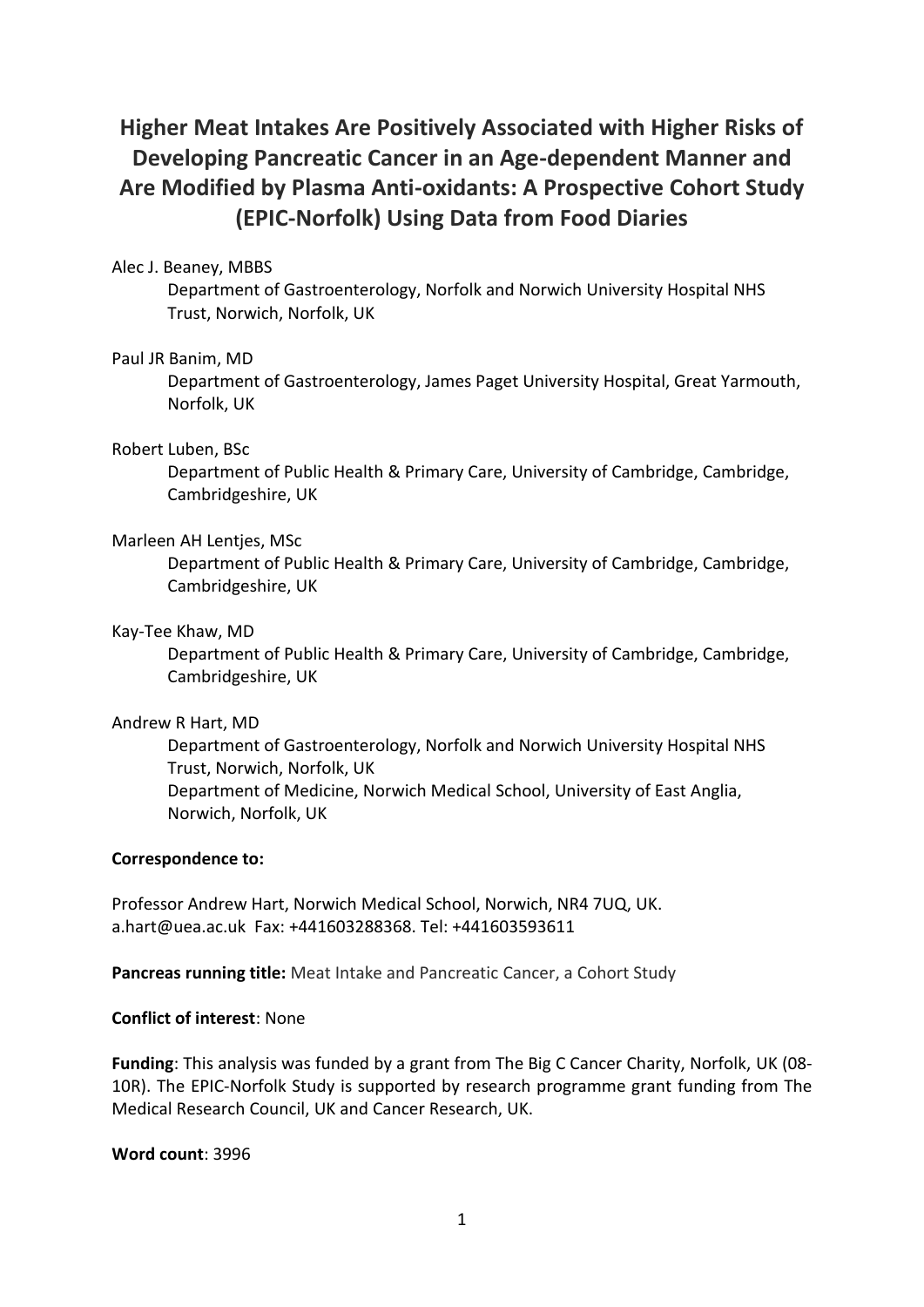#### **ABSTRACT**

#### *Word count***: 200**

**Objective**: Carcinogens in meat may be involved in pancreatic carcinogenesis. Meat intake was investigated using 7-day food diaries (7-DFDs) and according to factors potentially influencing carcinogenesis: age, cooking method and anti-oxidants.

**Methods**: Twenty-three thousand one hundred and thirty-three participants in the EPIC-Norfolk cohort study completed 7-DFDs and were followed up. Meat intakes were compared with controls and hazard ratios (HR) calculated.

**Results**: Eight-six participants developed pancreatic cancer. If younger than 60 years at recruitment, all quintiles of red meat (Q1 vs Q5, HR, 4.62, 95% Confidence Interval (CI), 0.96- 22.30, *P* = 0.06) and processed meat (Q1 vs Q5, HR, 3.73, 95% CI, 0.95-14.66, *P* = 0.06) were non-significantly positively associated, with significant trends across quintiles (HR<sub>trend</sub>, 1.33, 95% CI, 1.01-1.77, and HRtrend, 1.37, 95% CI, 1.04-1.82 respectively). Red meat's effect was attenuated by higher, but not lower plasma vitamin C (HR, 1.06, 95% CI, 0.69-1.63 vs HR, 1.84, 95% CI, 1.09-3.14), and for processed meat (HR, 1.07, 95% CI, 0.71-1.63 vs HR, 1.80, 95% CI, 1.10-2.96). A non-statistically significant risk was observed for high temperature cooking methods in younger people (HR, 4.68, 95% CI, 0.63–34.70, *P* = 0.13).

**Conclusions**: Red and processed meats may be involved in pancreatic carcinogenesis.

**Key words:** Pancreatic cancer; diet; epidemiology.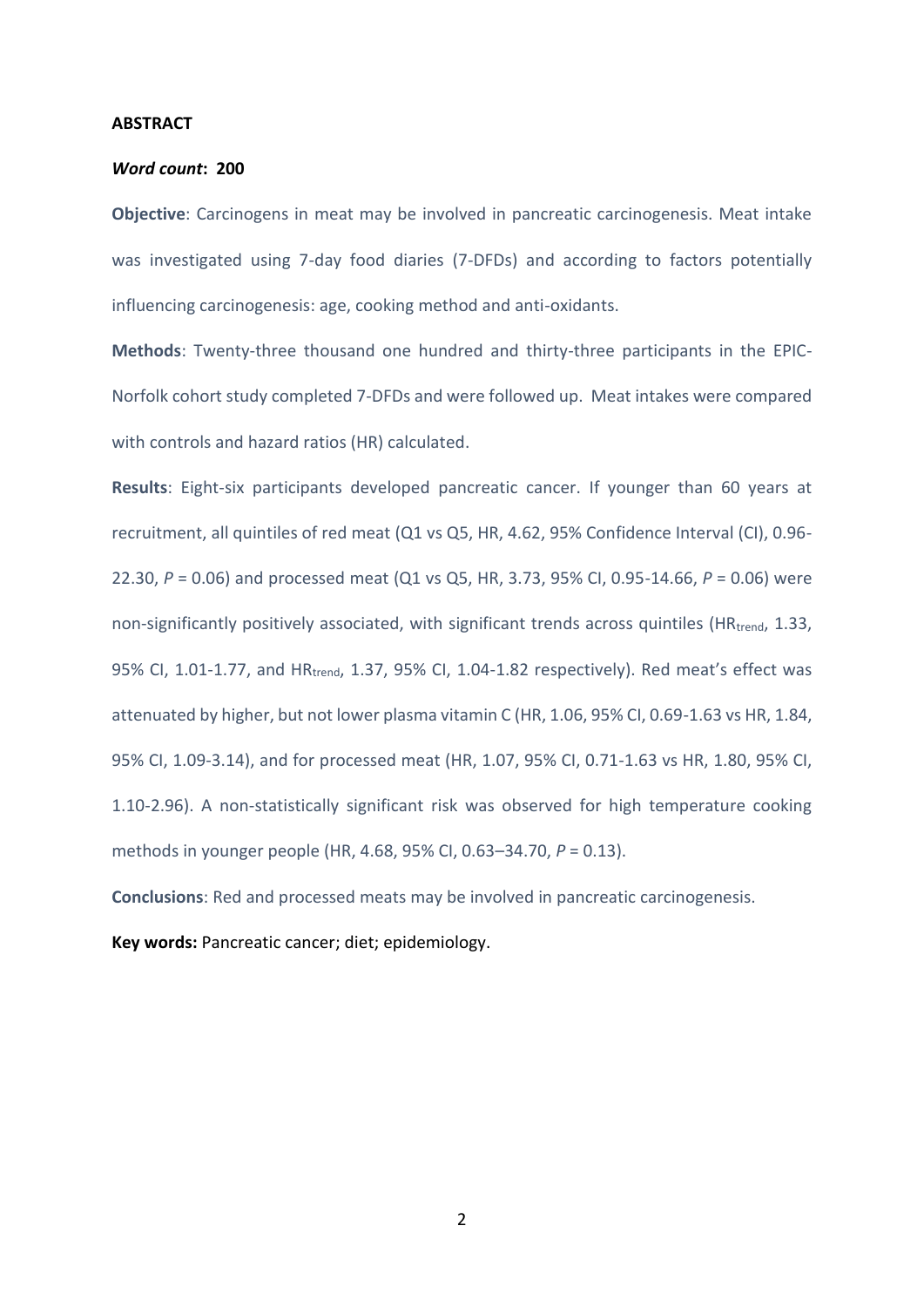#### *Introduction*

Pancreatic cancer causes 227,000 deaths worldwide annually and is the eighth commonest cause of cancer related deaths<sup>[1](#page-15-0)</sup>. The cancer has the worst prognosis of any malignancy<sup>[2](#page-15-1)</sup>, with only 16% of patients surviving one year and just [3](#page-15-2)% to five years<sup>3</sup>. The incidence of pancreatic cancer has a significant geographical variation, which supports an aetiological role for lifestyle factors, including diet<sup>[1](#page-15-0)</sup>. A high meat intake may be involved, as cooking meat at *higher temperatures* produces potentially carcinogenic heterocyclic amines (HCAs) and polycyclic aromatic hydrocarbons (PAHs). HCAs induce molecular changes primarily through oxidation, resulting in the formation of DNA adducts<sup>[4](#page-15-3)</sup>, which are associated with the development of pancreatic ductal carcinomas in hamsters<sup>[5](#page-15-4)</sup>. PAHs may exert a carcinogenic effect through forming epoxides which react with DNA to induce genetic mutations<sup>[6](#page-15-5)</sup>. When administered to rats, the PAH dimethylbenzanthracene, induces pancreatic ductal adenocarcinoma that is histologically similar to that in humans<sup>[7,](#page-15-6)[8](#page-15-7)</sup>. Furthermore, meat preservation results in the formation of nitrosamines which promote tumour growth in animal models of pancreatic cancer including inducing mutations in the K*ras, p53, p16 and DPC-4* genes<sup>[9](#page-15-8)</sup>.

The plausible mechanisms for how meat intake may promote pancreatic carcinogenesis have not consistently been supported by data from observational epidemiological studies. The Continuous Update Project (CUP) from the World Cancer Research Fund (WCRF) concluded the evidence was inconsistent<sup>[10](#page-15-9)</sup> and included a meta-analysis of 11 prospective observational studies of  $6,643$  cancer cases<sup>[11](#page-15-10)</sup>. Here there was no association between red meat consumption of > than 1 portion size (120g) per day and the relative risk of pancreatic cancer (RR=1.13, 95% CI=0.93-1.39). A positive association with eating one portion (50g) per day of processed meat was associated with a higher risk (RR= 1.19, 95% CI =  $1.04-1.36$ ).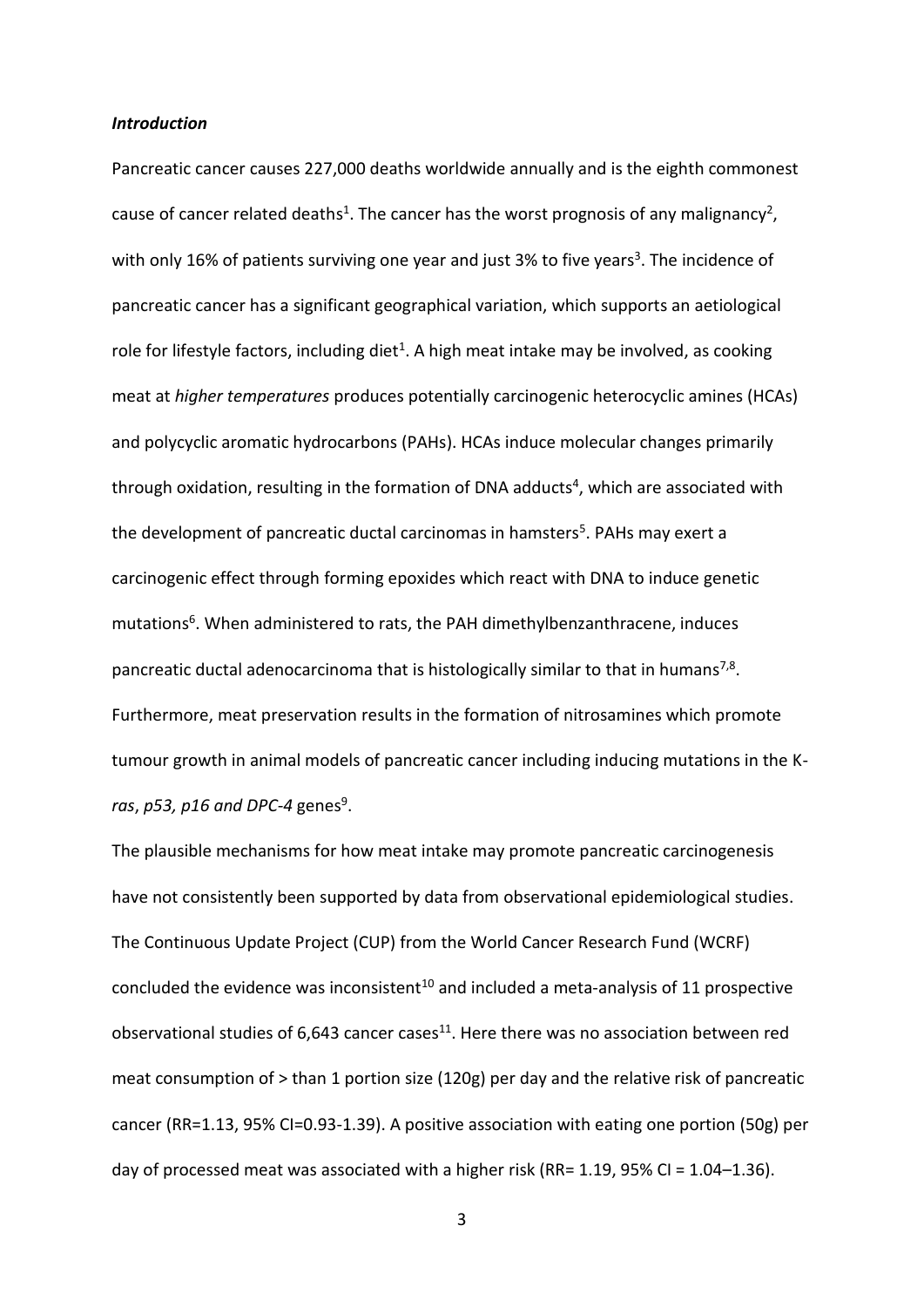Limitations of this analysis were: statistical inconsistency between the results of investigations (Pheterogeneity=0.001), a lack of generalisability as in five studies just one gender was studied and important covariates including diabetes and body mass index were not always considered. In all studies there was measurement error for recording habitual meat intake, as food frequency questionnaires (FFQs) documented meat consumption, which are less accurate than 7-day food diaries (7-DFDs), which also record detail on food preparation methods<sup>[12](#page-15-11)</sup>. The effect of white meat was not reported in this meta-analysis. Further observational studies are required using detailed measurements of dietary intake to provide clarification. Importantly, we are not aware of any previous observational work investigating dietary meat intake at younger ages, which may be when carcinogenesis is initiated as the epithelium may then be more susceptible to mutagens.

The aim of this study was to address the limitations of previous work by conducting a prospective cohort study using dietary information derived, for the first time from(7-DFDs, in both genders and adjusted for covariates. Additionally, we conducted specific dietary analyses to support several biological mechanisms for meat in pancreatic carcinogenesis, namely: age at intake, high temperature cooking which may produce a higher carcinogen load and vitamin C bioavailability which may inhibit the potential deleterious pro-oxidant effects of meat carcinogens. Meat intake at different ages may be important, as pancreatic carcinogenesis may have a long natural history, progressing firstly through the formation in younger people of pre-malignant lesions, namely pancreatic intra-epithelial neoplasia (PanINs) and consequently their malignant transformation. PanINs are initially non-invasive microscopic epithelial neoplasms which probably require up to 10 years to progress to malignancy<sup>[13,](#page-15-12)[14,](#page-16-0)[15,](#page-16-1)[16](#page-16-2)</sup>. Further mechanistic information would be provided by demonstrating attenuation of any positive associations of meat by a higher bioavailability of anti-oxidants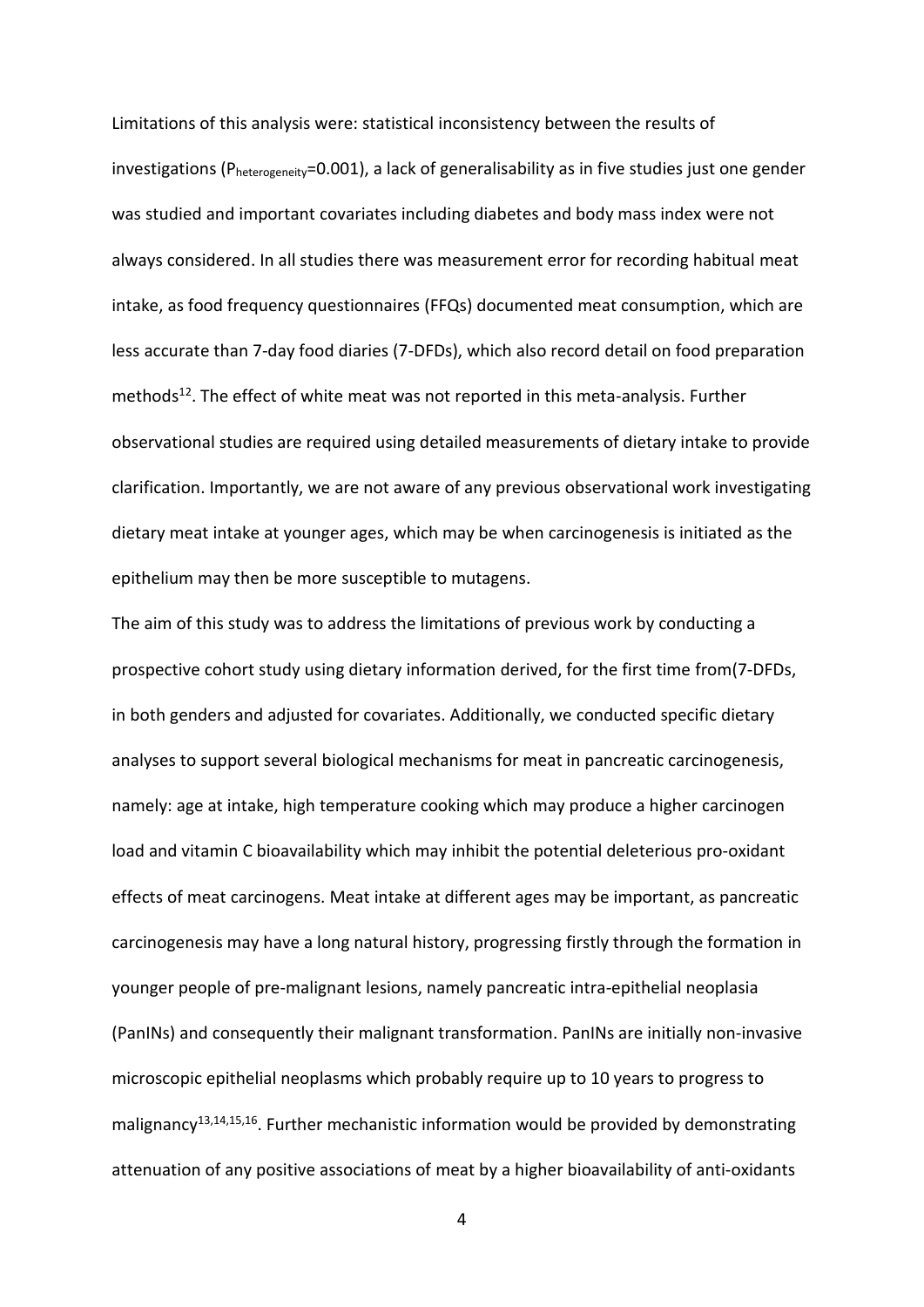thereby supporting the hypothesis of the pro-oxidant carcinogenic meat effect<sup>[17](#page-16-3)</sup>. Demonstrating associations, with precision, would support measuring age-dependent meat intakes in aetiological studies and offer a potential preventative strategy to reduce the incidence of this highly aggressive cancer.

#### *Materials and Methods*

The cohort was 23 133 men and women aged between 39 – 79 years, recruited into the European Prospective Investigation of Cancer-Norfolk (EPIC-Norfolk) study between the years 1993 and 1997. All participants were resident in the county of Norfolk, UK and were registered in one of 35 primary care general practices. The recruitment questionnaires recorded participants': demography, previous medical history, regular medications, smoking status and habitual diet; the latter in a 7-DFD. Participants underwent a baseline health check by a nurse, which included taking a non-fasting blood sample and anthropometric measurements<sup>[18](#page-16-4)</sup>. The blood samples were transported to the laboratory for analyses, including plasma vitamin C, a measure of intake and bioavailability. The nurse explained the 7-DFD, the first day of which was a 24 hour recall of their previous day's dietary intake. The remaining 6 days were recorded by the participants themselves at home, who documented their complete daily dietary intake including: all food types, portion sizes, brands, home cooking methods and recipes at eight separate meal and snack times each day. Portions of certain foods were quantified in household measures or by weight, with photographs supplied to aid their estimation of portion sizes. The completed 7-DFDs were subsequently returned to the research centre where they were then coded by trained data-entry staff using a specially designed computer programme called DINER (Data Into Nutrients for Epidemiological Research)<sup>[19](#page-16-5)</sup>. Here, each diary entry was matched to the closest description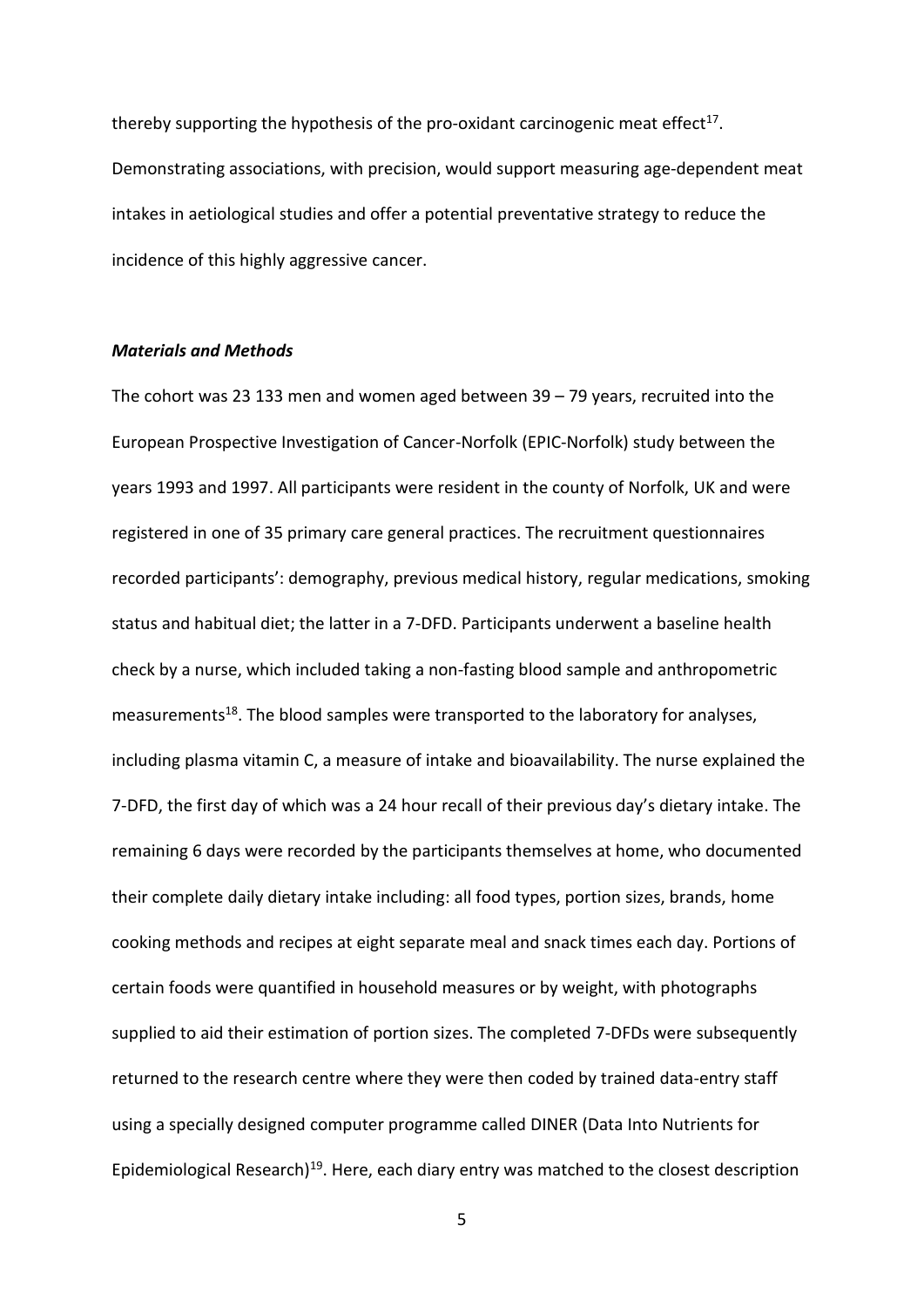of one of 11 000 food items and 55 000 portion sizes. This software facilitated the translation of participant-reported free text of their dietary intake to structured food and nutritional data. The DINER nutrient database is based on foods in the United Kingdom Food Composition Database, compiled by the Royal Society of Chemistry and food manufacturer's databases. Each 7-DFD took approximately 1-2 hours to code with an average of 220 individual food and drink items reported by participants in their diaries. From this process the daily intakes of disaggregated red, processed and white meat in grams per day were calculated. This measure represents the actual amount of meat consumed, since only the meat quantity in meat containing dishes counted towards meat intake<sup>[20](#page-16-6)</sup>. Data was checked using DINERMO, a program designed for data cleaning and checking<sup>[20](#page-16-6)</sup>. The Norwich District Health Authority Ethics Committee granted approval for the study and all participants gave their signed consent for future review of their medical records.

Following recruitment, the cohort was monitored to identify those participants who subsequently developed pancreatic cancer up to June 2010. These cases were identified by matching the EPIC-Norfolk database with the hospital admissions records of both Norfolk Health Authority and the Eastern Cancer Registry and Information Centre. A medical gastroenterologist verified each cancer diagnosis through reviewing the clinical notes for both the appropriate symptomatology and confirmatory investigations. The exclusion criteria were: diagnostic uncertainty for cases, and pancreatic cancer diagnosed before, or within 12 months of study entry. The latter helped ensure that the nutritional information was truly prospective before the development of symptoms.

The analysis was a case-cohort design, comparing meat intakes between participants who developed pancreatic cancer with a random sample of 3970 participants without pancreatic cancer. The baseline characteristics were compared between cases and controls using a t-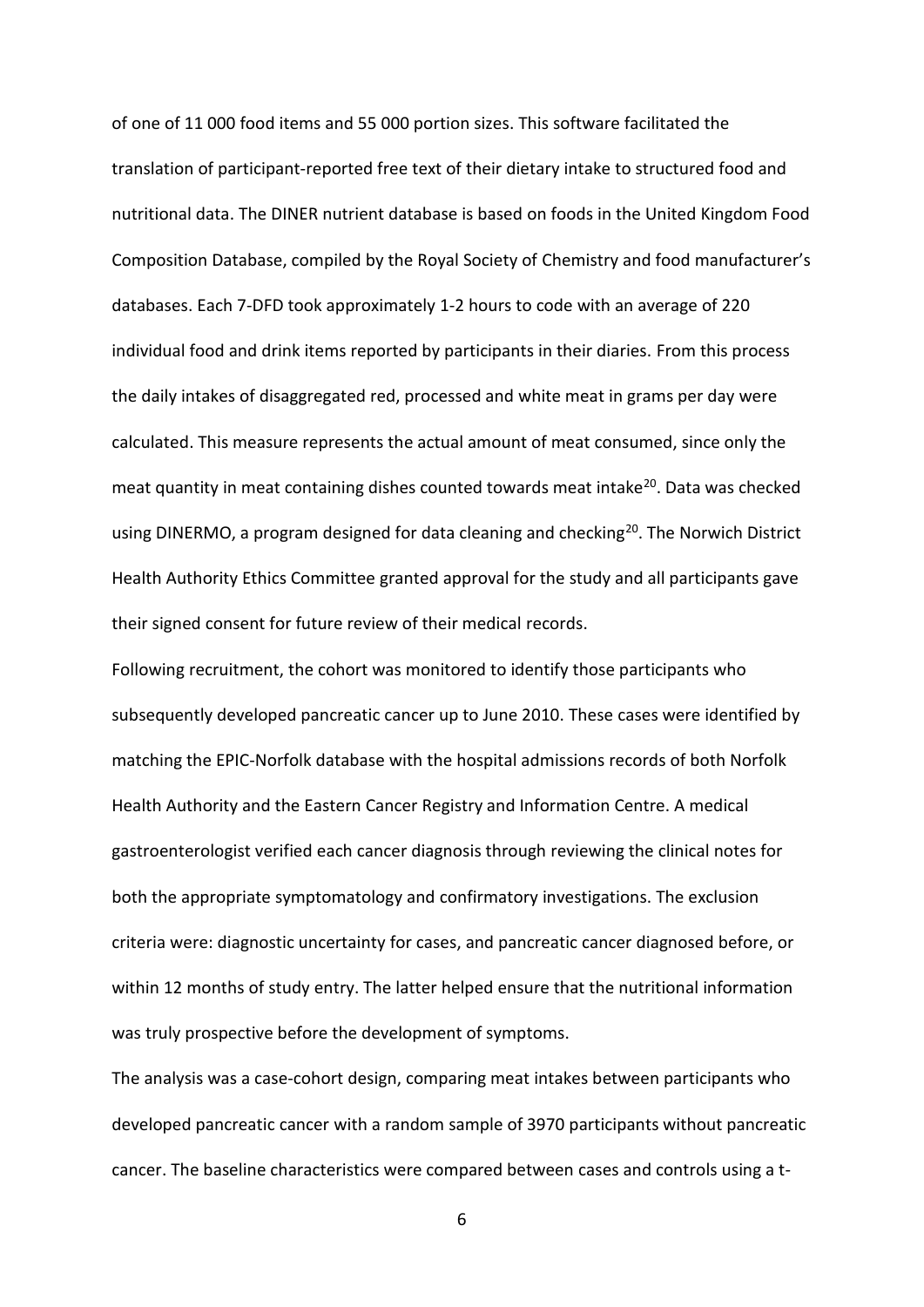test for normally distributed continuous variables, a Mann-Whitney U test for nonparametric continuous variables and a Chi-squared test for categorical ones. The dietary intakes of: red, processed and white meats were divided into quintiles across the distribution of the whole cohort. Cox proportional hazard regression models estimated the hazard ratios (HRs), and 95% confidence intervals (CIs), for each quintile with the risk of pancreatic cancer, with the lowest quintile as the reference category. The first model was adjusted for the covariates of age at recruitment and gender. A second model included these variables plus: smoking status (never, previous or current smoker), diabetes mellitus (yes or no) and total energy intake (quintiles). A third model added dietary antioxidant intake (vitamin C, vitamin E and selenium – analysed as a binary variable for intake) and physical activity (four levels of intensity), both of which we have previously reported to be inversely associated with risk in this cohort<sup>[21](#page-16-7)[,22](#page-16-8)</sup>. Finally, these models were adjusted for standard categories of body mass index (BMI) to ascertain if any effects of meats were not reduced which would suggest meat acts mechanistically via increasing BMI rather than components of the meat itself. The hazard ratios for trends across quintiles for all models were calculated. The percentage of cases of pancreatic cancer associated with the four highest quintiles of meat intakes were calculated for any with positive associations. The formula used was that for the population attributable fraction (summation of(HR-1/HR in each quintile) x (% of cases in each of the 4 higher quintiles))<sup>[23](#page-16-9)</sup>.

To provide data on possible carcinogenic mechanisms of meat we conducted 3 other analyses. Firstly, we compared the meat intakes of participants recruited younger and older than 60 years, with this age cut-off being the average age of participants at recruitment (mean=59.5 years, median=59.4 years). Demonstrating associations in younger people may suggest meat acts at the earlier stages of carcinogenesis possibly by inducing PanINs.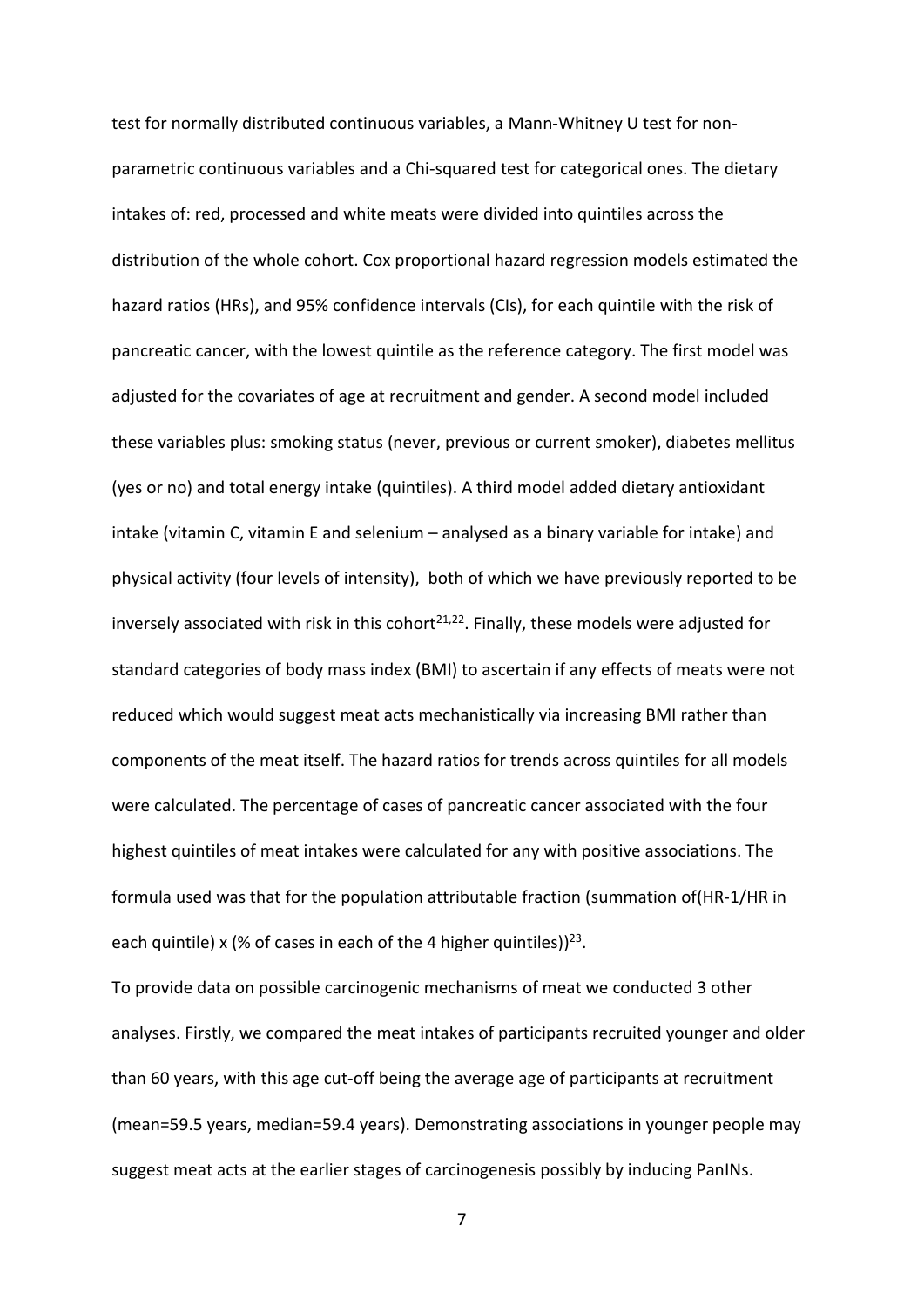Secondly, total meat intakes were analysed according to cooking methods as *higher temperatures* produce more potential carcinogens. A category of total meat intake cooked at *higher temperatures* was generated, consisting of one or more of the 5 cooking methods: grilled, barbequed, baked, fried and roasting. The reference category ('no meat eaten cooked at *higher temperatures*') included meat cooked by other methods: boiled, stewed, braised, casseroled and microwaved. If participants did not record the cooking method for meat, an estimate where possible of this was made by the diary coder based on the type of food recorded. This cooking method analysis was performed in participants younger and older than 60 years at recruitment to determine if the effects were age-dependent. Thirdly, the trends for hazard ratios across quintiles of meat intakes were calculated in participants with vitamin C plasma levels firstly above and secondly below the median vitamin C concentration, to investigate if there was effect modification of meat intake according to the bioavailability of this antioxidant. Effect modification by plasma vitamin C, an antioxidant, would support a pro-oxidant mechanism for meat.

### *Results*

In the 23 133 participants, 86 (0.37%) developed pancreatic cancer (56% women, median age at diagnosis 73.4 years) between 1 and 17 years after recruitment (table 1) at a median time interval of 8.9 years  $(1.1 - 15.3$  years). The median ages at diagnosis were 63.1 years in those recruited younger than 60 years and 77.7 years in those older than 60 years at recruitment. The medical notes confirmed all cases had the appropriate symptoms and at least one confirmatory diagnostic radiological imaging modality. Most cases (80.2%) had cancer extending outside the pancreas (i.e. at least American Joint Committee on Cancer (AJCC) stage III) and diagnostic histology was available for 35%. Overall, the median survival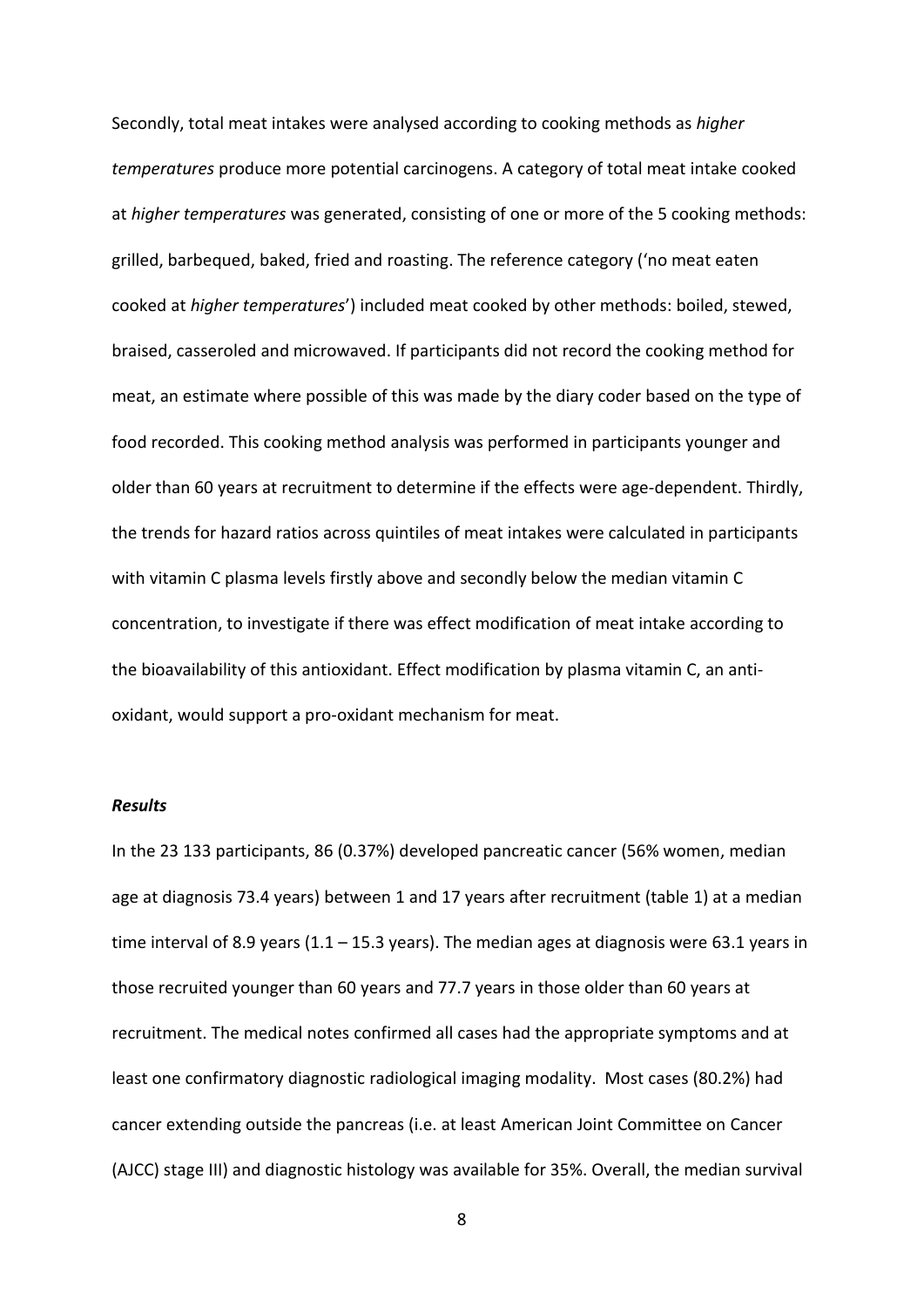of cancer cases was 4 months (IQR 2-7 months). Cases with and without histology were similar, both for median survival (3 vs 4 months, p=0.73) and metastases (78% vs 73%, p=0.65). Only 8% were treated surgically, 35% received chemotherapy and most (57%) were treated palliatively. Characteristics of the random sample of 3970 controls were similar to those of the whole EPIC-Norfolk cohort (median recruitment age 59.3 vs 59.2 years, men 44% vs 46%, respectively). Cases were approximately 6 years older than controls at recruitment (p < 0.001), although there were no significant differences in either: gender, diabetes mellitus, smoking status, or median intakes of energy and the 3 meat types (table 1). Plasma vitamin C data was available for 85% of cases and 88% of controls.

In the multivariable analyses in the whole cohort, there were no significant associations between the intakes of either red or processed meats with pancreatic cancer risk in any of the quintiles, or for any trends across quintiles (table 2). For white meat, all quintiles were positively associated which were statistically significant for quintiles 2 and 4, with a more than a doubling of the risk of pancreatic cancer, but with no trends across quintiles. All the estimates were of similar magnitude in all three statistical models. However, in participants younger than 60 years at recruitment for red meat intake there was a non-statistically significant positive association for all higher quintiles ( $1<sup>st</sup>$  vs  $5<sup>th</sup>$  quintile HR=4.62, 95% CI=0.96–22.30, p=0.06) and a biological gradient across quintiles ( $HR_{trend}$ =1.33, 95% CI=1.01– 1.77, p<0.05), with similar findings for processed meat  $(1^{st}$  vs  $5^{th}$  quintile HR=3.73, 95% CI=0.95–14.66,  $HR_{trend}$ =1.37, 95% CI=1.04–1.82, p<0.05) (table 3). In participants older than 60 years at recruitment, red meat was inversely associated with risk in each quintile, but there was no biological gradient. In this older age group for processed meat, there were no associations in any quintile or for trends. For white meat, there were no associations in participants younger than 60 years of age, but for older ones, all quintiles were associated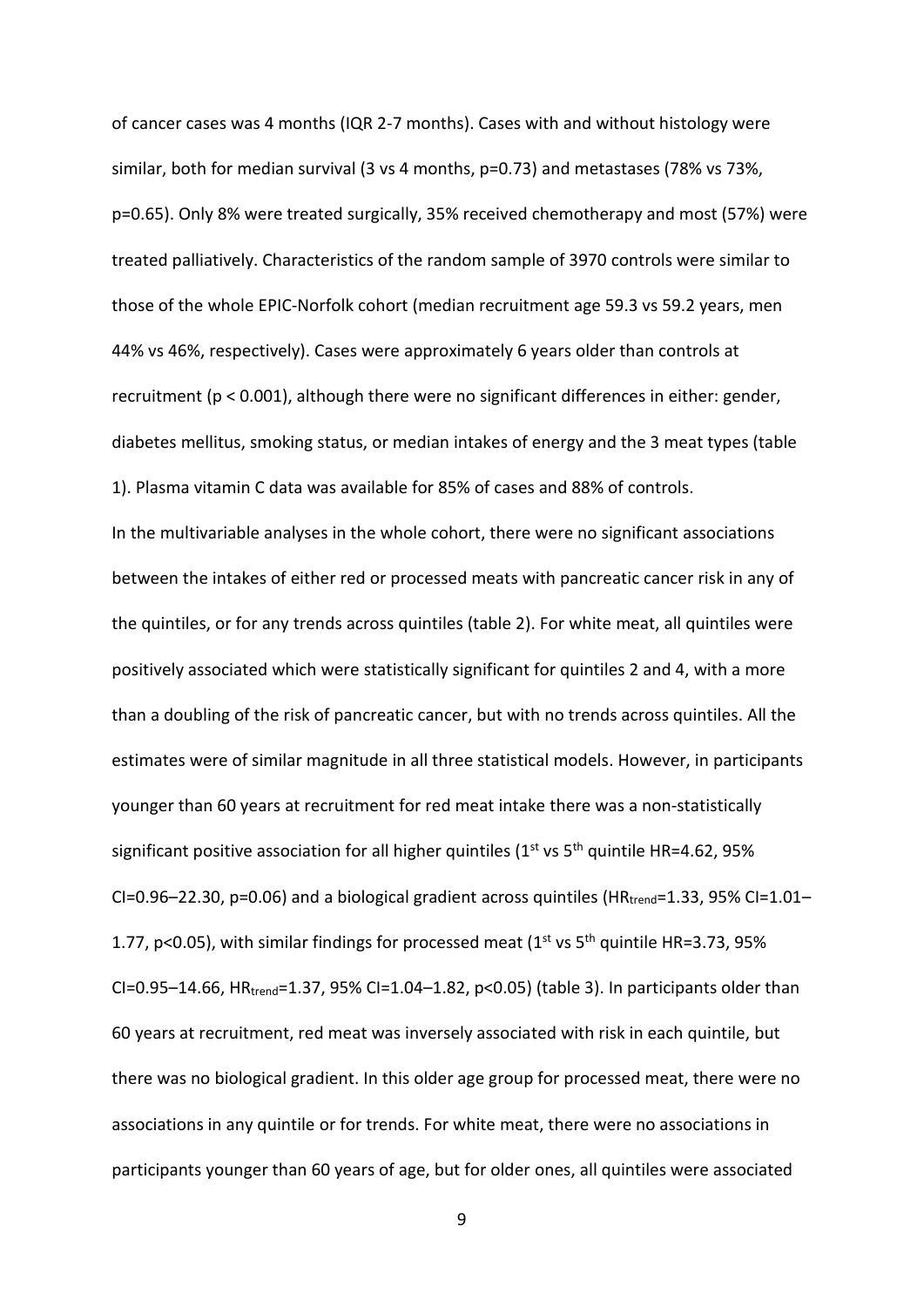with at least a doubling of the risk, which was statistically significant only in the  $2^{nd}$  and  $4^{th}$ quintiles, but with no trends across quintiles. The effect sizes were similar when other covariates were included in all these age-dependent models. When including BMI, the higher significant hazard ratios for quintiles and for trends across quintiles in meat intakes in participants younger than 60 years were similar. The population attributable fraction for red and processed meat intakes in participants younger than 60 years at recruitment were 18% and 16%, respectively for all pancreatic cases. In post hoc analyses, performed as positive associations existed for both red and processed meats in participants younger than 60 years, the trends across quintiles for each meat type, when adjusted for the other, were HRtrend=1.32, (95% CI=0.99-1.77) and HRtrend=1.36, (95% CI=1.02-1.81) respectively, which were similar to when not adjusting. When the intake of both meats were summed there was a positive trend across quintiles of total intake (HR trend =1.48, 95% CI 1.10-1.99, P=0.01). To provide supportive information on possible biological carcinogenic mechanisms for meat intake two further analyses were conducted. Firstly, for temperature-dependent cooking methods, there was a higher risk for total meat cooked at *higher temperatures* limited to those younger than 60 years at recruitment, but was not statistically significant (HR=4.68, 95% CI=0.63-34.70, p=0.13) (table 4). Secondly, there was effect modification, by plasma vitamin C concentrations, for both red and processed meats in those younger than 60 years. In those with levels within the lowest half of plasma vitamin C, there was still a statistically significant higher risk of pancreatic cancer for both red meat (trend across quintiles HR=1.84, 95% CI=1.09–3.14, p<0.05) and processed meat (trend across quintiles HR=1.80, 95% CI=1.10-2.96) (table 5), but none for these two meats in participants with the highest 50% of vitamin C. There were no associations with vitamin C concentrations in those older than 60 years.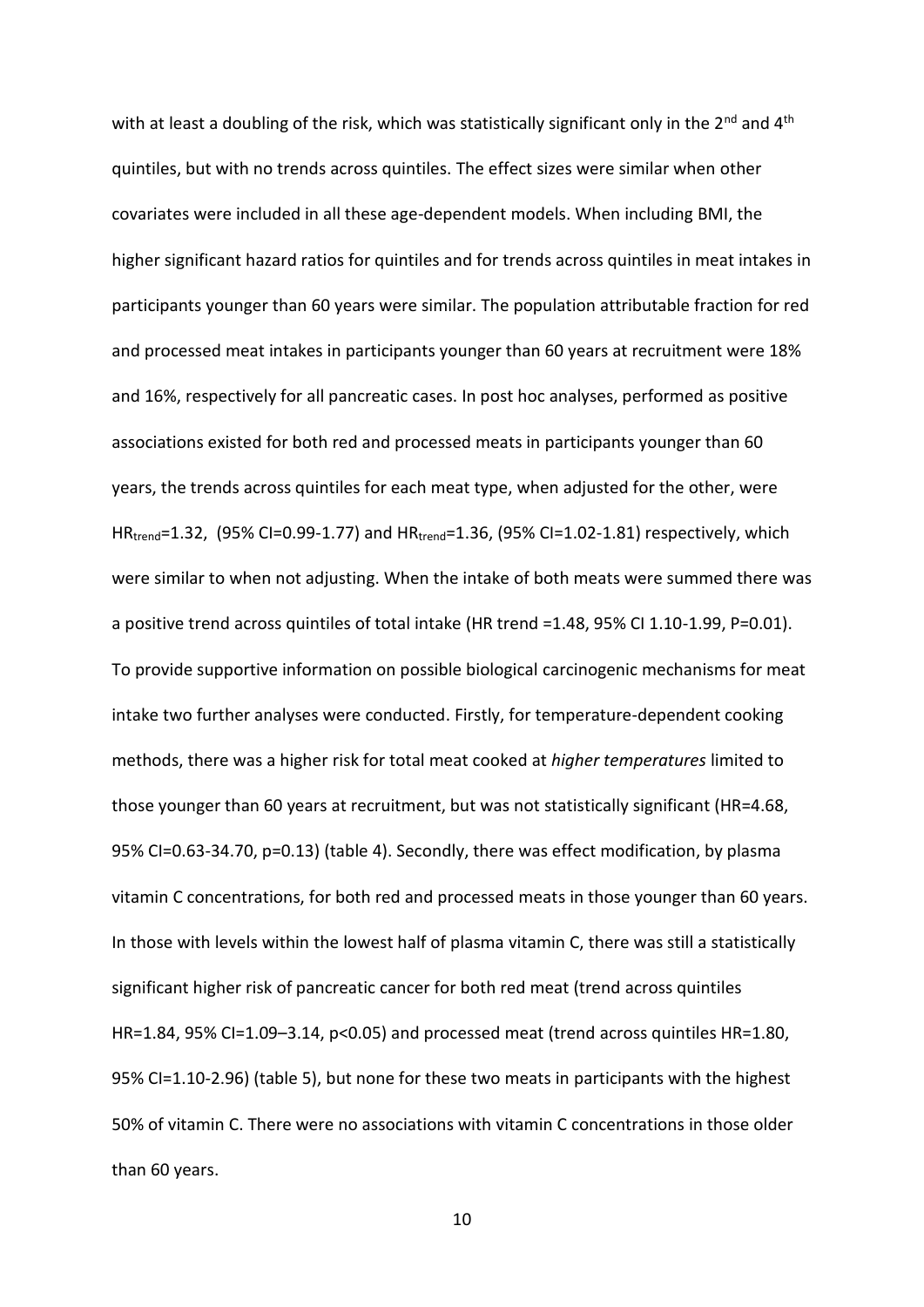### *Discussion*

The main findings of this aetiological study were statistically significant positive associations with higher intakes of both red and processed meats for developing pancreatic cancer in participants younger, but not older than 60 years, at recruitment. Evidence that this may be a causal association includes: plausible biological mechanisms including pro-oxidants in meat inducing genetic changes, large effect sizes and biological gradients across intakes. The prospective reporting of meat consumption and adjusting for potential confounders ensured the findings had both temporality and analogy. The effect sizes were similar in all models, including when considering BMI, suggesting meat has an independent effect on risk. Interventional randomised trials of either increased intake or avoidance of meat in the general population would be unethical and logistically impractical to confirm our findings and only observational studies can investigate meat intake in pancreatic cancer. Our data provides some evidence for possible mechanisms of meat in pancreatic carcinogenesis, which may be related to: younger ages at intake, higher temperature cooking methods and low antioxidant consumption. Firstly, the positive associations with red and processed meats in younger, but not older participants suggest that possible carcinogens may influence the earlier stages of pancreatic carcinogenesis, possibly through the formation and progression to malignancy of PanINs. These lesions are recognised microscopic precursors of pancreatic cancer, divided into three grades dependent on their degree of epithelial atypia<sup>[15,](#page-16-1)[24](#page-16-10)</sup>. The prevalence increases with age and they are commoner in the pancreatic head where pancreatic cancers are also more frequent<sup>[14](#page-16-0)</sup>. Genetic analyses suggest more than a decade may elapse between the first genetic 'hit' of pancreatic ductal adenocarcinoma and invasive cancer, with a further 6 years before metastases developed<sup>[16](#page-16-2)</sup>.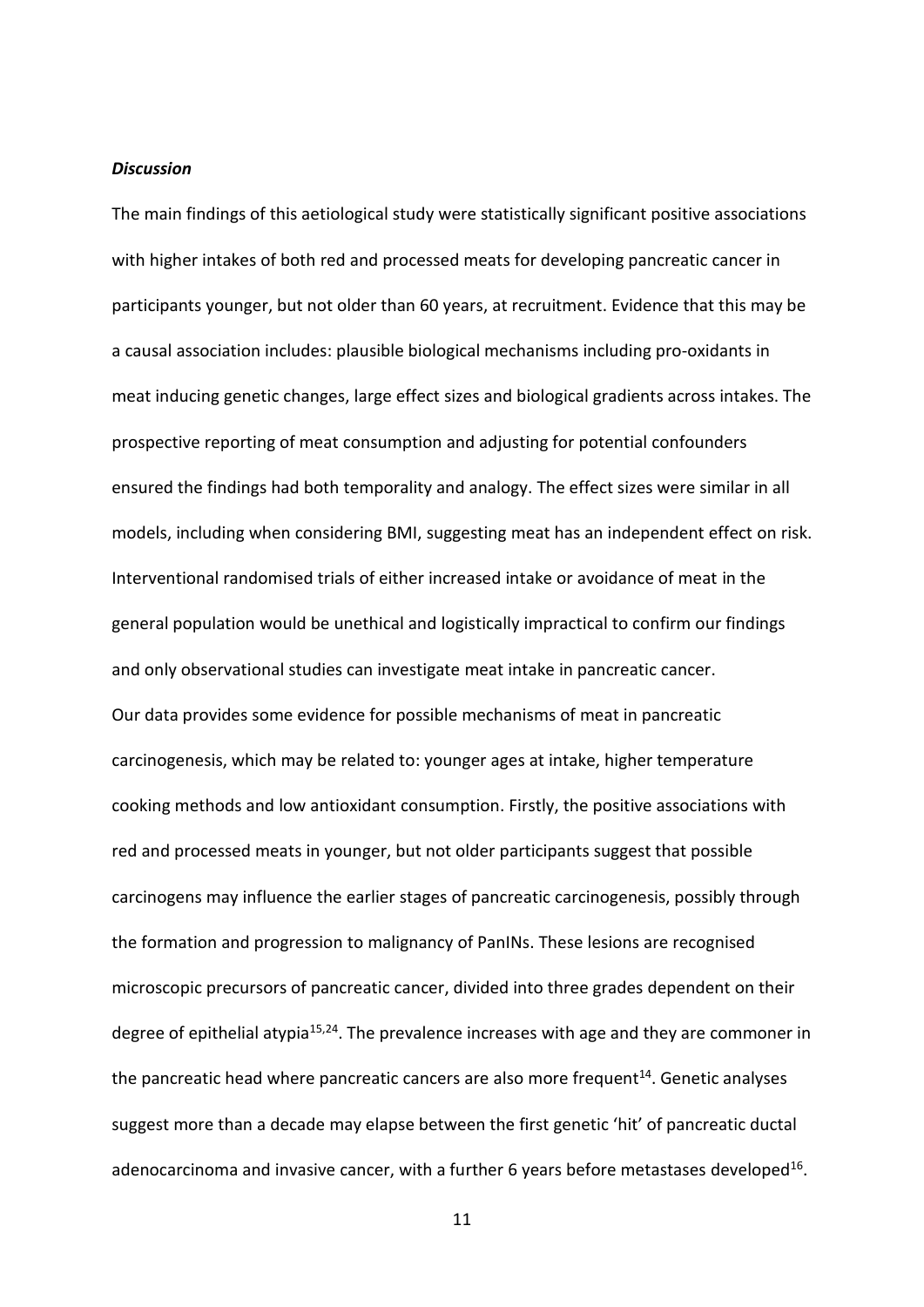Hypothetically, as the median age at diagnosis of pancreatic cancer in the Norfolk cohort was 73 years, and if the evolution of cancer is slow, carcinogens in red meat could be pathogenic in those younger than 60 years, which is supported by our data. The reasons no consistent positive associations with red and processed meats in participants older than 60 years were seen are unknown, although possibly the pancreatic ductal epithelium may be less susceptible to carcinogens then. Another possibility is that older participants who eat large amounts of meats may have other dietary habits which protect against carcinogenesis. Possibly, they may consume more dietary antioxidants, as previously we reported in this cohort that higher intakes of vitamin C, vitamin E and selenium were associated with lower risks of pancreatic cancer<sup>[21](#page-16-7)</sup>. The associations we documented with white meat were less consistent than those for other meats. For white meat, in the whole cohort, and participants older than 60 years, we documented positive associations in some but not all quintiles, although there was no biological gradient which is against a causal association. Further follow-up of the cohort is required to identify further cases and allow more precise effect sizes to be estimated.

The second possible mechanism for meat and carcinogenesis that our findings support is the attenuated effects of red and processed meats in participants with a higher bioavailability of vitamin C. As the positive association with red meat in younger people was nullified by higher plasma antioxidant vitamin C levels, this supports an aetiological role of HCA acting through pro-oxidation. Furthermore, the positive associations persisted in those with the lowest vitamin C levels. Thirdly, cooking red meat at high temperatures produces carcinogenic HCAs and PAHs<sup>[25-27](#page-16-11)</sup>. Amino-1-methyl-6-phenylimidazo[4,5-b]pyridine (PhIP), the most abundant HCA in meat forms DNA adducts in the pancreas in animal models, possibly through pro-oxidation<sup>[28](#page-16-12)</sup>. We documented a nearly 5 times greater non-significant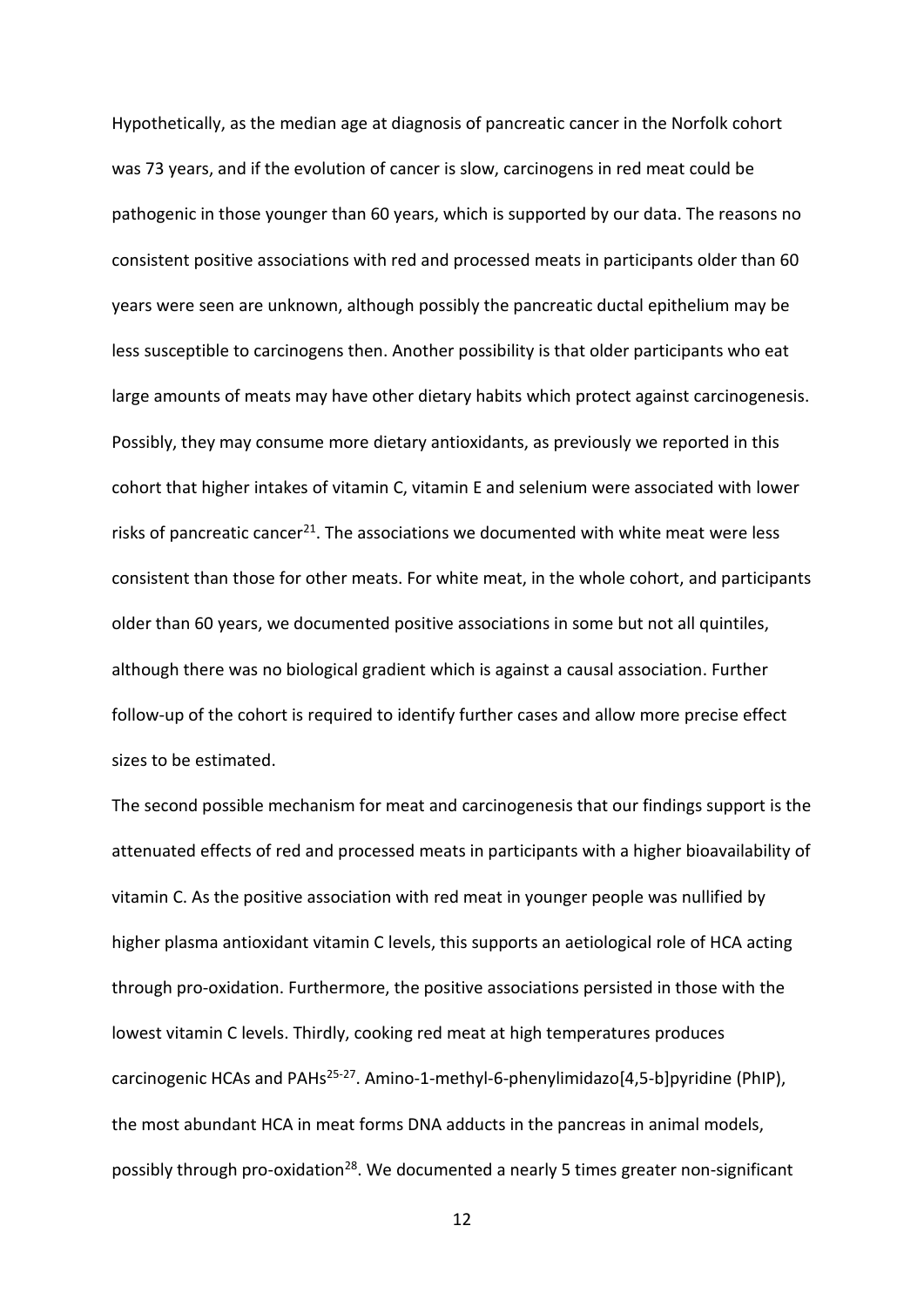risk of pancreatic cancer in those younger than 60 years at recruitment cooking meat at *higher temperatures*. This may be an under-estimate of any effect size, as if participants did not record the cooking method an estimate was made where possible by the diary coders based on the recorded food eaten which could introduce measurement error. To give more precise estimates of any effect, further cohort follow up is now required to acquire more cases. Previously, only a few case-control studies, and no cohort investigations, have investigated meat cooking methods or HCA/PAH intakes. A US retrospective study of 193 cases reported that grilled or barbecued red meat intake was positively associated with pancreatic cancer (odds ratio (OR)=2.19 (95% CI=1.40-3.40))<sup>[29](#page-16-13)</sup>. Another US retrospective study documented positive associations with the calculated dietary intake of HCAs and a PAH, with the following ORs: PhIP 1.80 (95% CI 1.00-3.10), DiMeIQx 2.00 (95% CI 1.20-3.50) and Benzo(a)pyrene (B(a)P) 2.2 (95% CI 1.20-4.00)[27](#page-16-14). The authors assigned HCA and B(a)P contents values to meat items listed on the dietary questionnaire. They used a recognised technique for screening genotoxic HCAs in cooked foods, using solid-phase extraction and high performance liquid chromatography with ultraviolet light and fluorescence detection<sup>[30](#page-16-15)</sup>. Therefore, the experimental and epidemiological evidence suggests cooking meat at high temperatures may be carcinogenic. For processed meat a biological mechanism for carcinogenesis may be through forming mutagenic N-nitroso compounds<sup>[31](#page-17-0)</sup>. Such meats are preserved with nitrites which form Nnitroso compounds with chemicals in meat. They are also generated endogenously in the stomach from dietary nitrite and ingested amides in animal foods $32$ . These reach the pancreas via the bloodstream where they may induce pancreatic cancer as demonstrated in animal models<sup>[9,](#page-15-8)[33](#page-17-2)</sup>. A US prospective cohort study of 303,156 participants reported that men with the highest quintile of estimated summed nitrate or nitrite intake from processed meat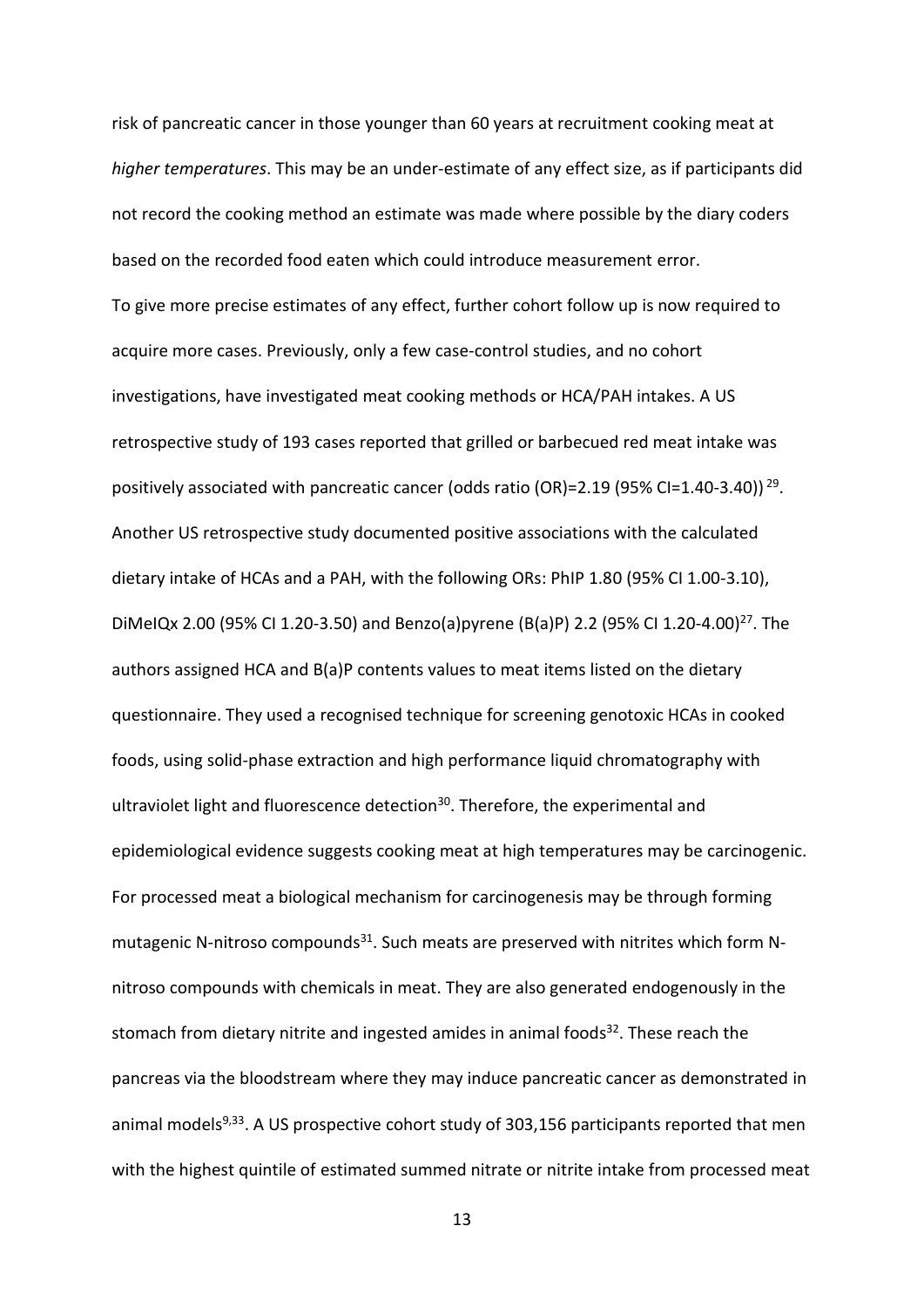had a small non-significantly elevated risk of pancreatic cancer (HR=1.18, 95% CI 0.95-1.47, P-trend=0.11)<sup>[34](#page-17-3)</sup>. More epidemiological studies are required which assess the intake of Nnitroso containing meats to look for consistency. Finally, as the positive associations we reported with red and processed meats were independent of BMI, this suggests meat effects are not related to mechanisms linked to adiposity.

This study design has several methodological strengths and weaknesses. A strength was the 7-DFD which improved the precision of the estimates for meat intake<sup>[35](#page-17-4)</sup>. Using 16-day weighed records as a standard for measuring diet, the correlation coefficient with 7-DFDs for protein intake was 0.66 compared to from FFQs of only 0.43 $^{12}$  $^{12}$  $^{12}$ . The prospective design reduced both recall bias for diet, and selection bias as both future cases and controls were drawn from the same population. Follow-up bias will be low as cases were identified from a comprehensive cancer registry and there is geographical cohort stability, with 94.6% participants having local postcodes 20 years after recruitment. Covariates for pancreatic cancer were considered, including red and processed meats, which did not alter the magnitude of the associations suggesting the latter two operate through different biological mechanisms. The results are generalisable as our cases were similar to those expected including: incidence, demography, cancer stage, treatments and survival<sup>[36](#page-17-5)</sup>. In our investigation only 35% of cases had histological confirmation of pancreatic cancer, which was due to the relative unavailability of diagnostic techniques to obtain pancreatic tissue in the time when cases were diagnosed (1993–2010). However, the medical notes of potential cases were reviewed to ensure cases had both the appropriate symptoms and confirmatory investigations. The total meat intake in participants was similar to national data in the United Kingdom suggesting our results are generalizable. The median total meat intake for participants over 65 years in our study was 87g/day (men) and 67g/day (women), compared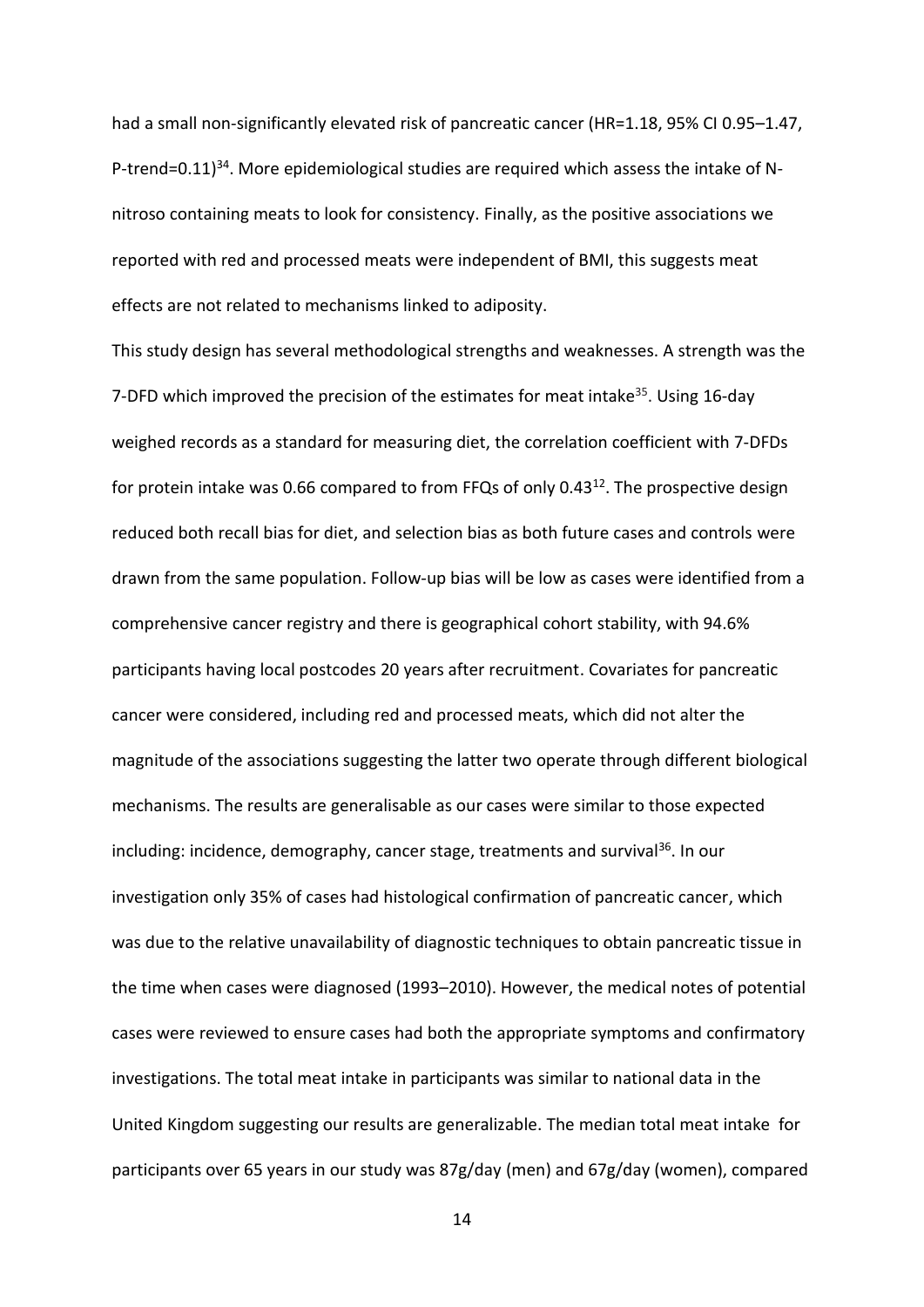to national averages in these ages of 78g/day and 55g/day respectively<sup>[37](#page-17-6)</sup>. There is potential measurement error for habitual diet by analysing just one assessment at recruitment, as dietary habits may vary over time. However, as this error applies to both cases and controls then the magnitude of any true effect size would be falsely underestimated, rather than spuriously over-estimated. The meat intake in the UK has varied little over the study period, although change from more red meat to poultry was reported over 17 years in 5 362 participants<sup>[38](#page-17-7)</sup>. There may be residual confounding for meat as other components in meat such as iron and fat, which may be the true aetiological factor in meat responsible for pancreatic carcinogenesis<sup>[39](#page-17-8)</sup>. Finally, the positive associations we reported have large confidence intervals due to small numbers in some groups, so further cohort follow up is required to acquire more cases to increase precision of these estimates.

Existing epidemiological studies have not consistently reported positive associations with meat intake possibly as most have not measured consumption at either: specific ages, according to anti-oxidant bioavailability or cooking methods. For example, a prospective study of 477,202 participants in the whole EPIC cohort across Europe (of which EPIC-Norfolk is part) reported no associations between red or processed meats and pancreatic cancer, although diet was measured by FFQs, not 7-DFDs<sup>[40](#page-17-9)</sup>. Similarly, other cohort studies have not reported age-dependent effects or investigated cooking methods<sup>[11](#page-15-10)</sup>. The time period of the study is important as nitrite and nitrate levels have altered. Nitrite concentrations have decreased, whereas nitrate levels have either increased or decreased according to foods consumed<sup>[34](#page-17-3)</sup>.

In conclusion, our findings support the hypothesis that potential carcinogens in red and processed meats may be involved in pancreatic carcinogenesis, possibly acting in younger people. These could influence the development of precursor lesions for pancreatic cancer.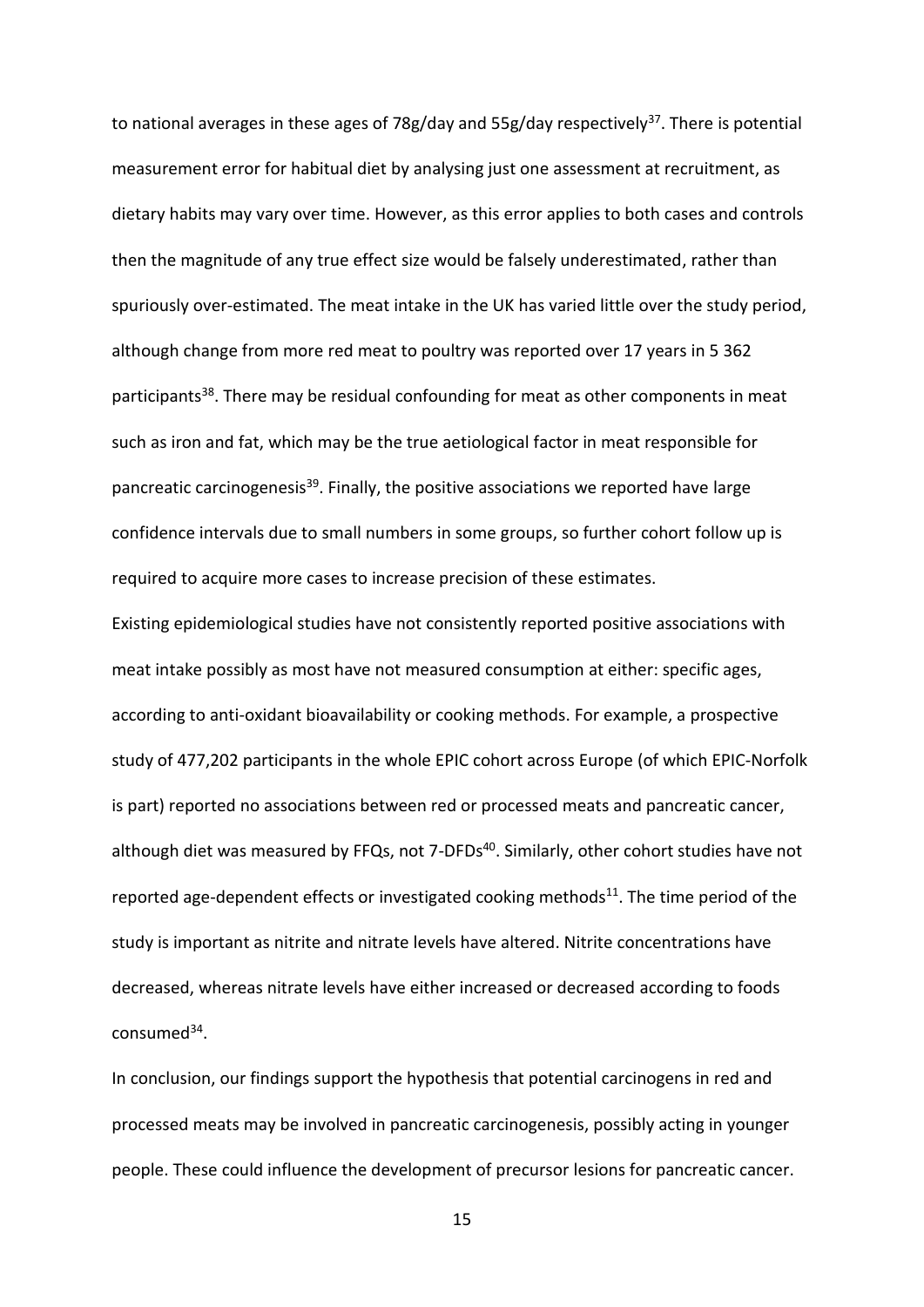The potential biological mechanisms, large effect sizes, dose-response relationships and the absence of associations with higher vitamin C levels are supportive of a role for meat. Meat intakes should be recorded in future epidemiological studies and assessed according to: age, cooking methods and vitamin C. If further observational studies confirm our findings then reducing the population's meat intake may contribute to lowering the incidence of this highly aggressive cancer.

# *References*

- <span id="page-15-0"></span>1. Parkin DM, Bray F, Ferlay J, et al. Global Cancer Statistics, 2002. *CA Cancer J Clin.*  2005;55:74-108.
- <span id="page-15-1"></span>2. (ONS) OfNS. Cancer survival in England: Patients diagnosed 2005-2009 and followed up to 2010. 2011.
- <span id="page-15-2"></span>3. Action PC. Pancreatic Cancer Statistics 2012/13; Incidence, Mortality, Survival and Prevalence. 2013.
- <span id="page-15-3"></span>4. Sugimura T, Wakabayashi K, Nakagama H, et al. Heterocyclic amines: Mutagens/carcinogens produced during cooking of meat and fish. *Cancer Sci.*  2004;95:290-299.
- <span id="page-15-4"></span>5. Yoshimoto M, Tsutsumi M, Iki K, et al. Carcinogenicity of heterocyclic amines for the pancreatic duct epithelium in hamsters. *Cancer Lett.* 1999;143:235-239.
- <span id="page-15-5"></span>6. Pashin YV, Bakhitova LM. Mutagenic and carcinogenic properties of polycyclic aromatic hydrocarbons. *Environ Health Perspect.* 1979;30:185-189.
- <span id="page-15-6"></span>7. Dissin J, Mills LR, Mains DL, et al. Experimental induction of pancreatic adenocarcinoma in rats. *J Natl Cancer Inst.* 1975;55:857-864.
- <span id="page-15-7"></span>8. Z'Graggen K, Warshaw AL, Werner J, et al. Promoting effect of a high-fat/high-protein diet in DMBA-induced ductal pancreatic cancer in rats. *Ann Surg.* 2001;233:688-695.
- <span id="page-15-8"></span>9. Wei D, Xiong HQ, Abbruzzese JL, et al. Experimental animal models of pancreatic carcinogenesis and metastasis. *Int J Gastrointest Cancer.* 2003;33:43-60.
- <span id="page-15-9"></span>10. World Cancer Research Fund AIfcr. Continuous Update Project, Pancreatic cancer: Food, nutrition, physical activity and the prevention of pancreatic cancer. 2012:9-10.
- <span id="page-15-10"></span>11. Larsson SC, Wolk A. Red and processed meat consumption and risk of pancreatic cancer: meta-analysis of prospective studies. *Br J Cancer.* 2012;106:603-607.
- <span id="page-15-11"></span>12. Bingham SA, Gill C, Welch A, et al. Validation of dietary assessment methods in the UK arm of EPIC using weighed records, and 24-hour urinary nitrogen and potassium and serum vitamin C and carotenoids as biomarkers. *Int J Epidemiol.* 1997;26 Suppl 1:S137- 151.
- <span id="page-15-12"></span>13. Stelow EB, Adams RB, Moskaluk CA. The prevalence of pancreatic intraepithelial neoplasia in pancreata with uncommon types of primary neoplasms. *Am J Surg Pathol.*  2006;30:36-41.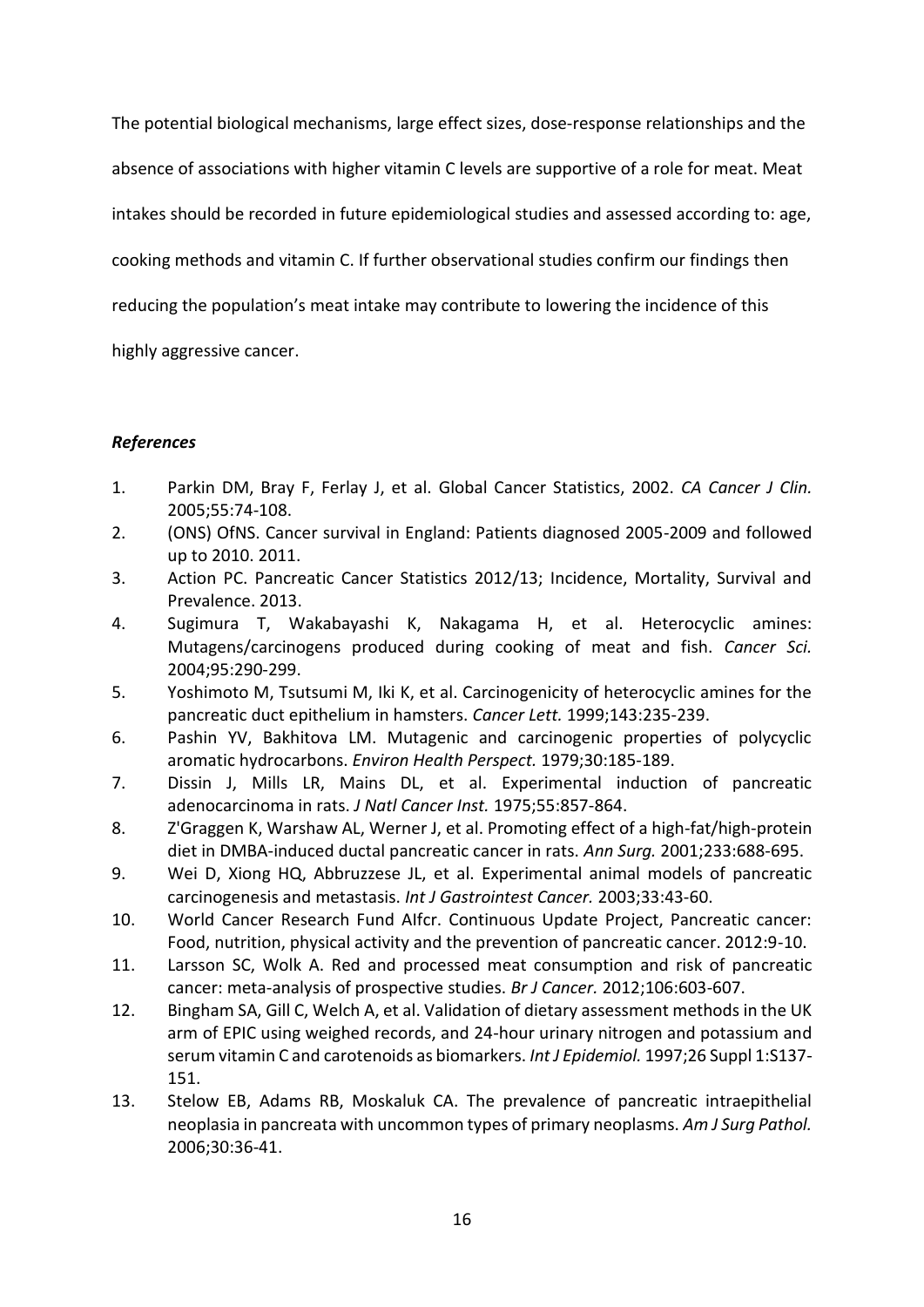- <span id="page-16-0"></span>14. Yamaguchi K, Yokohata K, Noshiro H, et al M. Mucinous cystic neoplasm of the pancreas or intraductal papillary-mucinous tumour of the pancreas. *Eur J Surg.*  2000;166:141-148.
- <span id="page-16-1"></span>15. Iacobuzio-Donahue CA. Genetic evolution of pancreatic cancer: lessons learnt from the pancreatic cancer genome sequencing project. *Gut.* 2012;61:1085-1094.
- <span id="page-16-2"></span>16. Yachida S, Jones S, Bozic I, et al. Distant metastasis occurs late during the genetic evolution of pancreatic cancer. *Nature.* 2010;467:1114-1117.
- <span id="page-16-3"></span>17. Mirvish SS, Wallcave L, Eagen M, et al. Ascorbate-nitrite reaction: possible means of blocking the formation of carcinogenic N-nitroso compounds. *Science.* 1972;177:65- 68.
- <span id="page-16-4"></span>18. Day N, Oakes S, Luben R, et al. EPIC-Norfolk: study design and characteristics of the cohort. European Prospective Investigation of Cancer. *Br J Cancer.* 1999;80 Suppl 1:95- 103.
- <span id="page-16-5"></span>19. Welch AA, McTaggart A, Mulligan AA, et al. DINER (Data Into Nutrients for Epidemiological Research) - a new data-entry program for nutritional analysis in the EPIC-Norfolk cohort and the 7-day diary method. *Public Health Nutr.* 2001;4(6):1253- 1265.
- <span id="page-16-6"></span>20. Lentjes MA, McTaggert A, Mulligan. A, et al. Dietary intake measurement using 7 d diet diaries in British men and women in the European Prospective Investigation into Cancer-Norfolk study: a focus on methodological issues. *Br J Nutr.* 2014:516-526.
- <span id="page-16-7"></span>21. Banim PJ, Luben R, McTaggart A, et al. Dietary antioxidants and the aetiology of pancreatic cancer: a cohort study using data from food diaries and biomarkers. *Gut.*  2013;62:1489-1496.
- <span id="page-16-8"></span>22. Noor N, Banim PJR, Luben R, et al. Investigating physical activity in the etiology of pancreatic cancer – the age at which this is measured is important and is independent of body mass index. *Pancreas.* 2015 (in press).
- <span id="page-16-9"></span>23. Hanley JA. A heuristic approach to the formulas for population attributable fraction. *J Epidemiol Community Health.* 2001;55:508-514.
- <span id="page-16-10"></span>24. Iacobuzio-Donahue CA, Wilentz RE, Argani P, et al. Dpc4 protein in mucinous cystic neoplasms of the pancreas: frequent loss of expression in invasive carcinomas suggests a role in genetic progression. *Am J Surg Pathol.* 2000;24:1544-1548.
- <span id="page-16-11"></span>25. Sinha R, Knize MG, Salmon CP, et al. Heterocyclic amine content of pork products cooked by different methods and to varying degrees of doneness. *Food Chem Toxicol.*  1998;36:289-297.
- 26. Sinha R, Rothman N, Brown ED, et al. High concentrations of the carcinogen 2-amino-1-methyl-6-phenylimidazo- [4,5-b]pyridine (PhIP) occur in chicken but are dependent on the cooking method. *Cancer Res.* 1995;55:4516-4519.
- <span id="page-16-14"></span>27. Anderson KE, Kadlubar FF, Kulldorff M, et al. Dietary intake of heterocyclic amines and benzo(a)pyrene: associations with pancreatic cancer. *Cancer Epidemiol Biomarkers Prev.* 2005;14:2261-2265.
- <span id="page-16-12"></span>28. Kaderlik KR, Minchin RF, Mulder GJ, et al. Metabolic activation pathway for the formation of DNA adducts of the carcinogen 2-amino-1-methyl-6-phenylimidazo[4,5 b]pyridine (PhIP) in rat extrahepatic tissues. *Carcinogenesis.* 1994;15:1703-1709.
- <span id="page-16-13"></span>29. Anderson KE, Sinha R, Kulldorff M, et al. Meat intake and cooking techniques: associations with pancreatic cancer. *Mutat Res.* 2002;506-507:225-231.
- <span id="page-16-15"></span>30. Gross GA, Gruter A. Quantitation of mutagenic/carcinogenic heterocyclic aromatic amines in food products. *J Chromatogr.* 1992;592:271-278.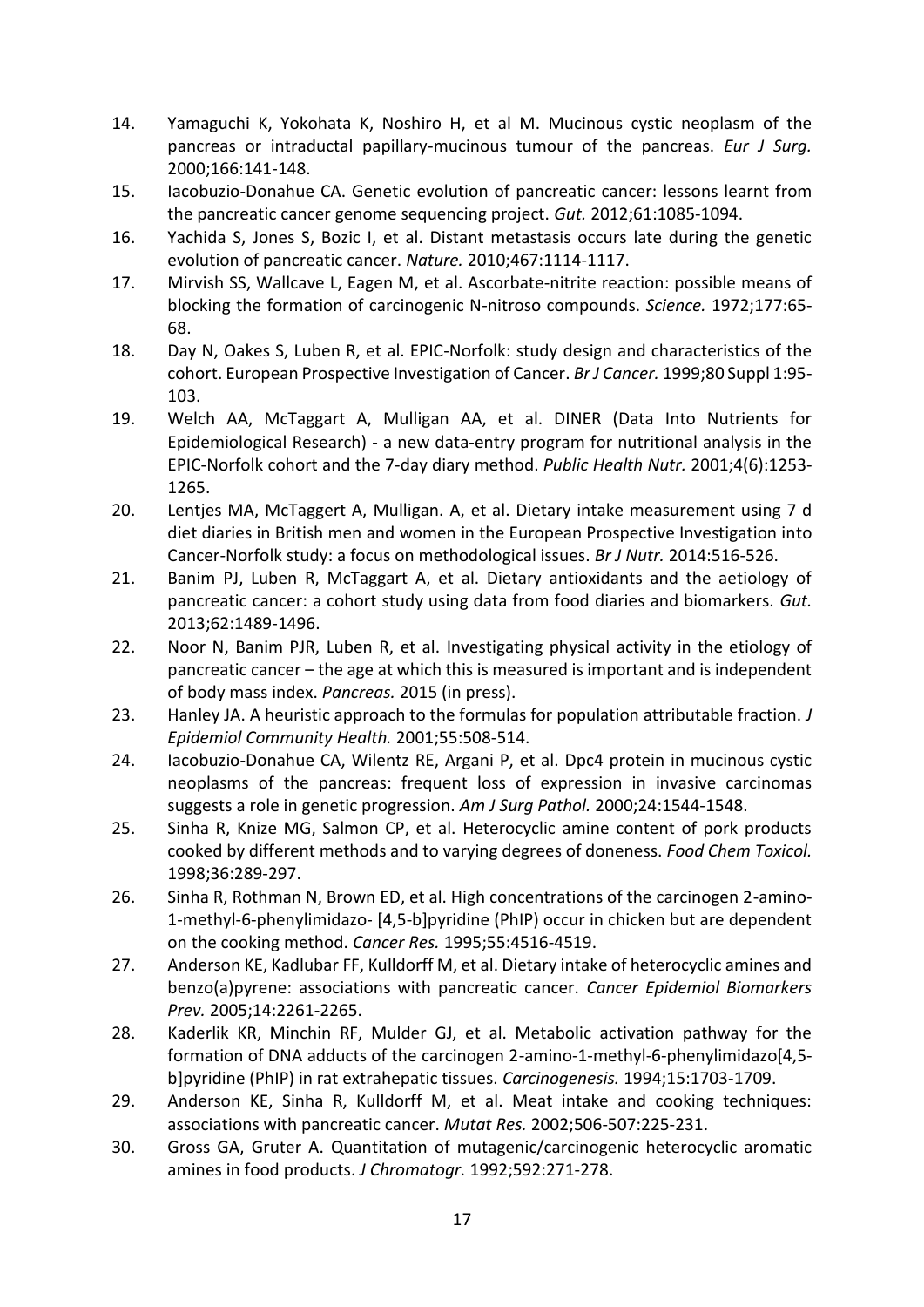- <span id="page-17-0"></span>31. Jakszyn P, Agudo A, Ibanez R, et al. Development of a food database of nitrosamines, heterocyclic amines, and polycyclic aromatic hydrocarbons. *J Nutr.* 2004;134:2011- 2014.
- <span id="page-17-1"></span>32. Sen NP, Seaman SW, Burgess C, Baddoo PA, Weber D. Investigation on the possible formation of N-nitroso-N-methylurea by nitrosation of creatinine in model systems and in cured meats at gastric pH. *J Agric Food Chem.* 2000;48:5088-5096.
- <span id="page-17-2"></span>33. Risch HA. Etiology of pancreatic cancer, with a hypothesis concerning the role of Nnitroso compounds and excess gastric acidity. *J Natl Cancer Inst.* 2003;95:948-960.
- <span id="page-17-3"></span>34. Aschebrook-Kilfoy B, Cross AJ, Stolzenberg-Solomon RZ, et al. Pancreatic cancer and exposure to dietary nitrate and nitrite in the NIH-AARP Diet and Health Study. *Am J Epidemiol.* 2011;174:305-315.
- <span id="page-17-4"></span>35. Kipnis V, Midthune D, Freedman LS, et al. Empirical evidence of correlated biases in dietary assessment instruments and its implications. *Am J Epidemiol.* 2001;153:394- 403.
- <span id="page-17-5"></span>36. Ferlay J, Shin H-R, Bray F, Forman D, Mathers C, Parkin DM. Estimates of worldwide burden of cancer in 2008: GLOBOCAN 2008. *Int J Cancer.* 2010;127:2893-2917.
- <span id="page-17-6"></span>37. England PH. National Diet and Nutrition Survey: Results from Years 1-4 (combined) of the Rolling Programme (2008/2009 – 2011/12) Executive summary. 2014.
- <span id="page-17-7"></span>38. Prynne CJ, Paul AA, Mishra GD, et al. Changes in intake of key nutrients over 17 years during adult life of a British birth cohort. *Br J Nutr.* 2005;94:368-376.
- <span id="page-17-8"></span>39. Hart AR, Kennedy H, Harvey I. Pancreatic cancer: a review of the evidence on causation. *Clin Gastroenterol Hepatol.* 2008;6:275-282.
- <span id="page-17-9"></span>40. Rohrmann S, Linseisen J, Nothlings U, et al. Meat and fish consumption and risk of pancreatic cancer: results from the European Prospective Investigation into Cancer and Nutrition. *Int J Cancer.* 2013;132:617-624.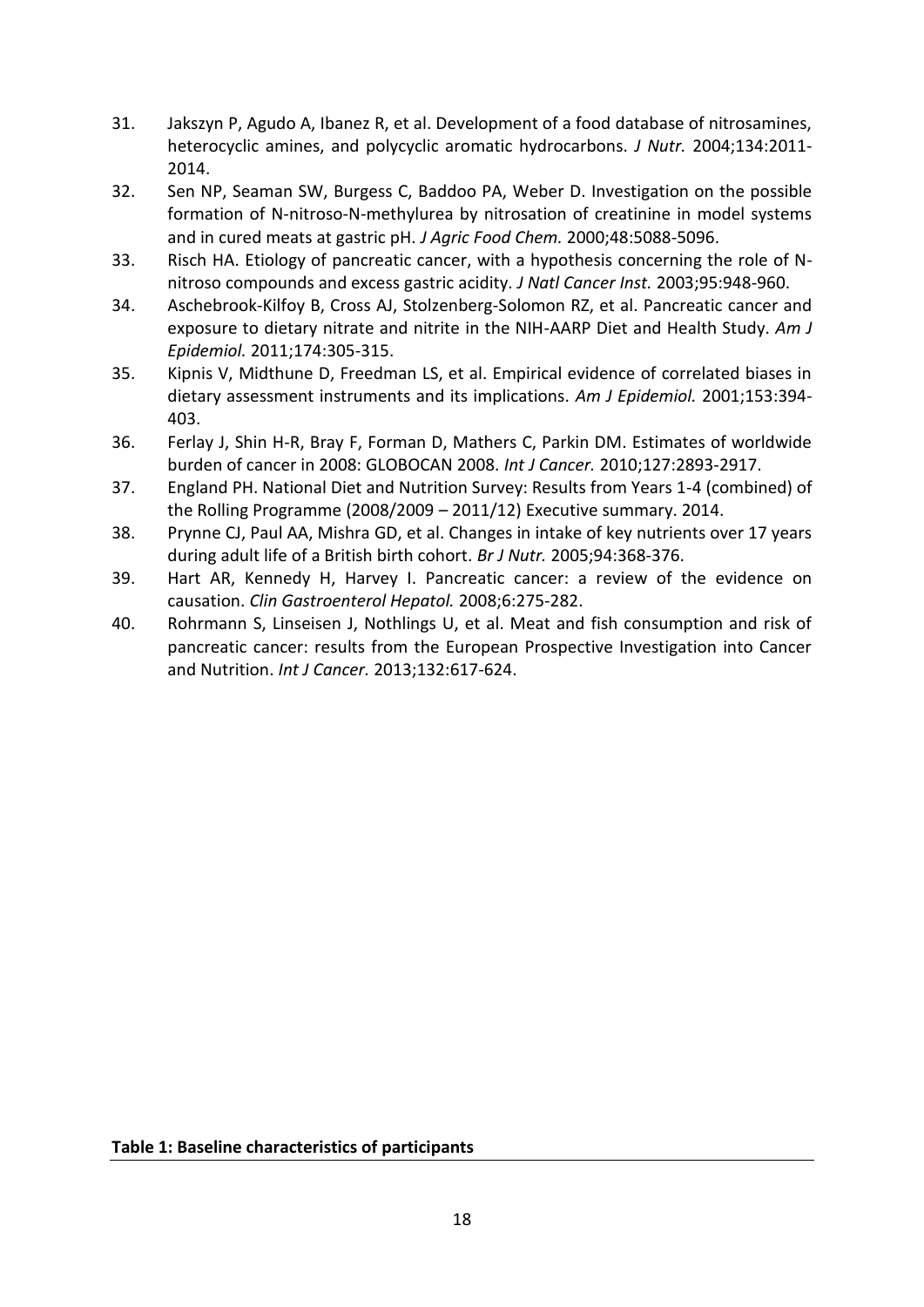|                                                           |                      | <b>Controls</b>     | Cases                 |  |
|-----------------------------------------------------------|----------------------|---------------------|-----------------------|--|
| <b>Number</b>                                             |                      | 3970                | 86                    |  |
| Age at recruitment<br>(median, IQR, years)                |                      | $59.3(39.8 - 77.9)$ | $65.5(45.9 - 76.7)^*$ |  |
| <b>Females</b>                                            | (n, %)               | 2230 (56.2%)        | 48 (55.8%)            |  |
| <b>Males</b>                                              | (n, %)               | 1740 (43.8%)        | 38 (44.2%)            |  |
| <b>Diabetes Mellitus</b>                                  | (yes, n, %)          | 121 (3.0%)          | 4 (4.7%)              |  |
| <b>Current smoker</b>                                     | (n, %)               | 451 (11.4%)         | 8(9.3%)               |  |
| <b>Previous smoker</b>                                    | (n, %)               | 1670 (42.4%)        | 39 (45.3%)            |  |
| Never smoked                                              | (n, %)               | 1818 (46.2%)        | 39 (45.3%)            |  |
| <b>Total energy intake</b><br>(calories/day, median, IQR) |                      | 1882 (1578 – 2259)  | 1812 (1494 – 2205)    |  |
| BMI ( $\text{kg/m}^2$ )                                   |                      |                     |                       |  |
| $25$                                                      | (number, %)          | 1571 (39.6%)        | 41 (47.7%)            |  |
| 25-30                                                     | (number, %)          | 1779 (44.9%)        | 36 (41.9%)            |  |
| 30-35                                                     | (number, %)          | 502 (12.7%)         | 7(8.1%)               |  |
| >35                                                       | (number, %)          | 110 (2.8%)          | 2(2.3%)               |  |
| <b>Physical activity</b>                                  |                      |                     |                       |  |
| <b>Inactive</b>                                           | (n, %)               | 1206 (30.4%)        | 32 (37.2%)            |  |
| <b>Moderately inactive</b>                                | (n, %)               | 1146 (28.9%)        | 20 (23.3%)            |  |
| <b>Moderately active</b>                                  | (n, %)               | 895 (22.5%)         | 20 (23.3%)            |  |
| <b>Active</b>                                             | (n, %)               | 723 (18.2%)         | 14 (16.2%)            |  |
| Dietary anti-oxidant intake                               |                      |                     |                       |  |
| High                                                      | (number, %)          |                     |                       |  |
| Low                                                       | (number, %)          | 3879 (97.7%)        | 79 (91.9%)            |  |
|                                                           |                      | 91 (2.3%)           | $7* (8.1%)$           |  |
| <b>Red meat intake</b>                                    | (g/day, median, IQR) | $29.9(12.4 - 49.7)$ | $31.8(9.0 - 50.4)$    |  |
| <b>Processed meat intake</b>                              | (g/day, median, IQR) | $18.7(7.5 - 32.0)$  | $19.1(9.0 - 35.0)$    |  |
| White meat intake                                         | (g/day, median, IQR) | $19.4(4.1 - 36.7)$  | $22.1(8.9 - 39.0)$    |  |
| Cooking methods (n, %)                                    |                      |                     |                       |  |
| <b>Higher temperatures</b>                                |                      | 3455 (87.0%)        | 79 (91.9%)            |  |
| Lower temperatures                                        |                      | 515 (13.0%)         | (8.1%)<br>7           |  |
|                                                           | Lower                |                     |                       |  |
| <b>Plasma</b>                                             | 3-54 mmol/L          | (2.3%)<br>91        | $(8.1\%)$<br>7        |  |
|                                                           | Higher               |                     |                       |  |
|                                                           | > 54 mmol/L          | 3879 (97.7%)        | 79* (91.9%)           |  |
|                                                           |                      |                     |                       |  |

IQR = Inter-quartile range, \*P < 0.005 between cases and controls.

# **Table 2: Meat intakes and the risk of developing pancreatic cancer in the whole cohort**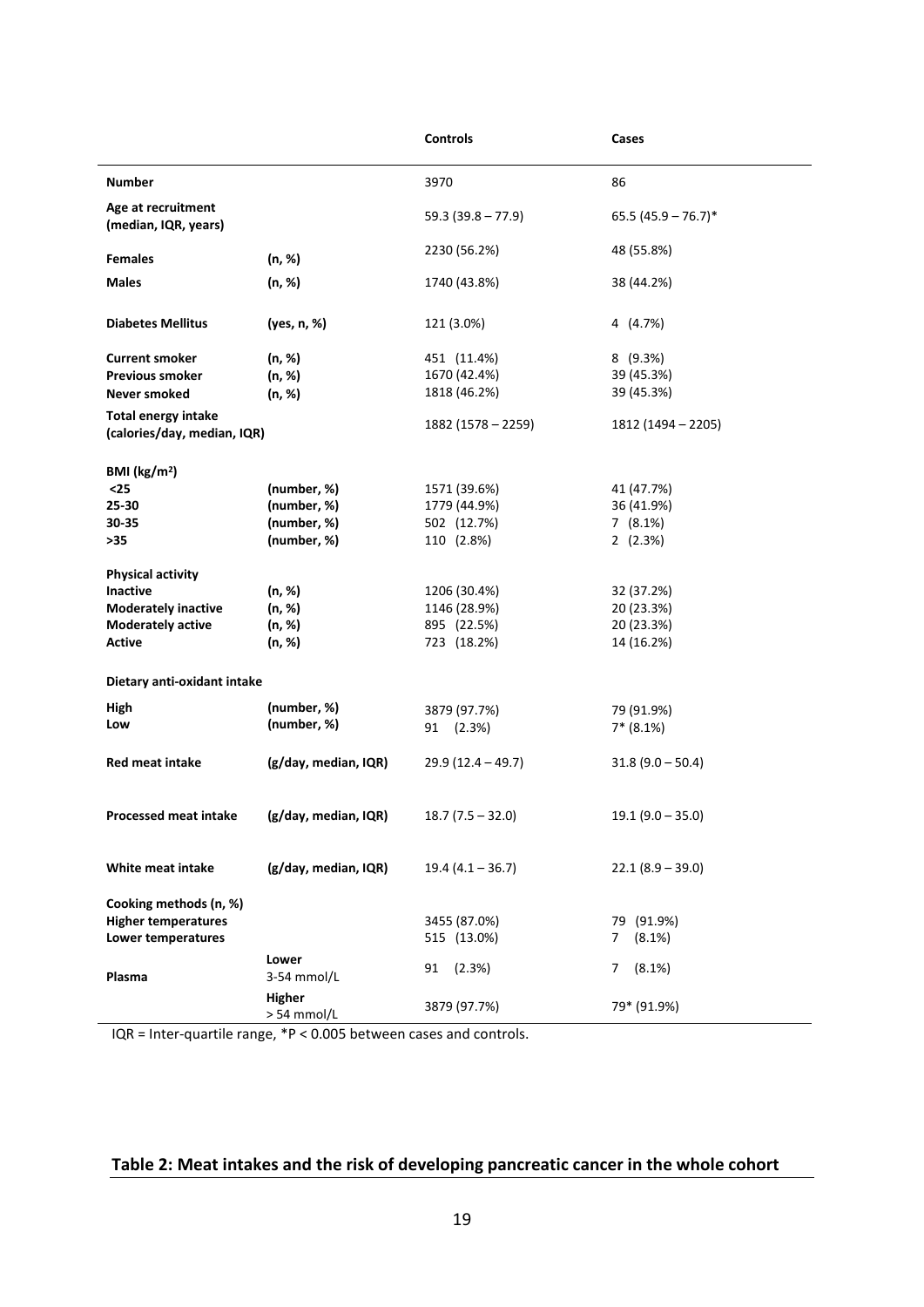| Red meat (quintiles and cut Controls (n)<br>points (g/day)) |     | Cases (n) | HR <sup>1</sup><br>(95% CI) | HR <sup>2</sup><br>(95% CI) | HR <sup>3</sup><br>(95% CI) |
|-------------------------------------------------------------|-----|-----------|-----------------------------|-----------------------------|-----------------------------|
| $0 - 8.6$                                                   | 793 | 19        | 1.00                        | 1.00                        | 1.00                        |
| $8.6 - < 23.1$                                              | 795 | 16        | 0.74<br>$(0.39 - 1.44)$     | 0.75<br>$(0.39 - 1.44)$     | 0.77<br>$(0.39 - 1.50)$     |
| $23.1 - 536.8$                                              | 799 | 12        | 0.54<br>$(0.26 - 1.10)$     | 0.54<br>$(0.26 - 1.10)$     | 0.55<br>$(0.26 - 1.13)$     |
| $36.8 - 55.7$                                               | 785 | 26        | 1.14<br>$(0.63 - 2.05)$     | 1.13<br>$(0.63 - 2.05)$     | 1.15<br>$(0.63 - 2.10)$     |
| $55.7 - 349.3$                                              | 798 | 13        | 0.59<br>$(0.29 - 1.19)$     | 0.60<br>$(0.29 - 1.19)$     | 0.62<br>$(0.30 - 1.29)$     |
| <b>Processed meat (quintiles</b><br>and cut points (g/day)) |     |           |                             |                             |                             |
| $0 - 5.4$                                                   | 800 | 13        | 1.00                        | 1.00                        | 1.00                        |
| $5.4 - < 14.2$                                              | 790 | 20        | 1.36<br>$(0.67 - 2.74)$     | 1.38<br>$(0.68 - 2.78)$     | 1.43<br>$(0.71 - 2.90)$     |
| $14.2 - 23.1$                                               | 794 | 17        | 1.16<br>$(0.56 - 2.38)$     | 1.18<br>$(0.57 - 2.44)$     | 1.27<br>$(0.61 - 2.64)$     |
| $23.1 - 536.1$                                              | 795 | 17        | 1.20<br>$(0.58 - 2.47)$     | 1.22<br>$(0.59 - 2.54)$     | 1.31<br>$(0.63 - 2.72)$     |
| $36.1 - 192.0$                                              | 791 | 19        | 1.42<br>$(0.69 - 2.91)$     | 1.45<br>$(0.70 - 3.00)$     | 1.57<br>$(0.75 - 3.27)$     |
| <b>White meat (quintiles</b><br>and cut points (g/day))     |     |           |                             |                             |                             |
| $0 - 0.2$                                                   | 905 | 12        | 1.00                        | 1.00                        | 1.00                        |
| $0.2 - < 14.3$                                              | 683 | 23        | 2.45<br>$(1.22 - 4.93)$     | 2.44<br>$(1.12 - 4.91)$     | 2.46<br>$(1.22 - 4.95)$     |
| $14.3 - 25.3$                                               | 803 | 11        | 1.03<br>$(0.45 - 2.34)$     | 1.04<br>$(0.46 - 2.37)$     | 1.08<br>$(0.48 - 2.47)$     |
| $25.3 - 41.4$                                               | 782 | 26        | 2.47<br>$(1.25 - 4.90)$     | 2.47<br>$(1.25 - 4.91)$     | 2.54<br>$(1.28 - 5.05)$     |
| $41.4 - 347.8$                                              | 797 | 14        | 1.45<br>$(0.67 - 3.15)$     | 1.48<br>$(0.68 - 3.20)$     | 1.58<br>$(0.73 - 3.44)$     |

HR<sup>1</sup> Adjusted for age at recruitment and sex.

HR<sup>2</sup> Model 1 plus: smoking, diabetes mellitus and total energy intake.

HR<sup>3</sup> Model 2 plus: antioxidant intake and physical activity.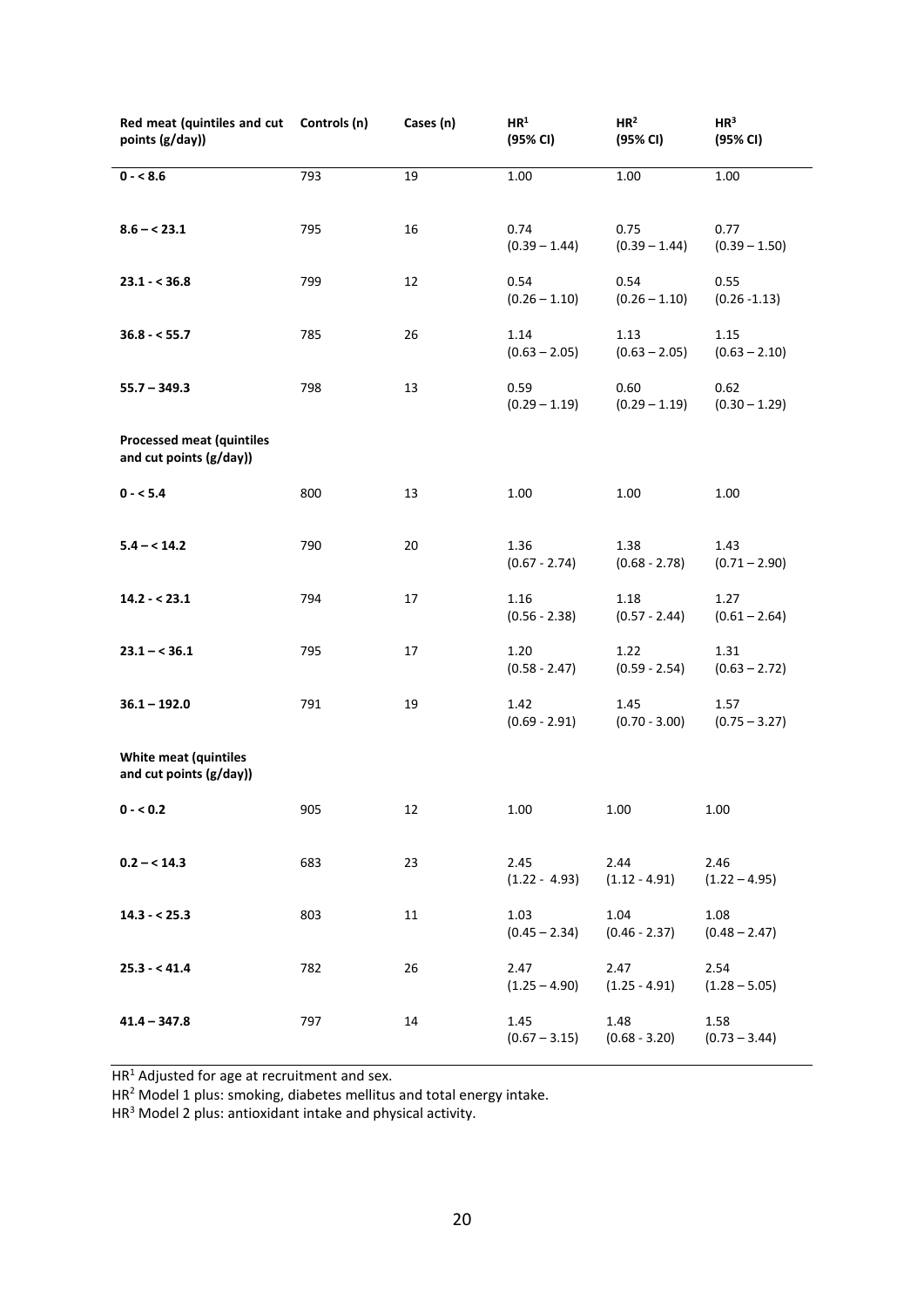| Red meat (quintiles and                        | <b>Controls</b>           |                | Cases          |                | <b>Age &lt;60 HR</b> | Age ≥60 HR      |
|------------------------------------------------|---------------------------|----------------|----------------|----------------|----------------------|-----------------|
| cut off points (g/day))                        | $\mathsf{n}^{\mathsf{1}}$ | n <sup>2</sup> | n <sup>1</sup> | n <sup>2</sup> | (95% CI)             | (95% CI)        |
| $0 - 8.6$                                      | 445                       | 347            | $\overline{2}$ | 17             | 1.00                 | 1.00            |
|                                                |                           |                |                |                |                      |                 |
|                                                |                           |                |                |                |                      |                 |
| $8.6 - < 23.1$                                 | 400                       | 395            | 6              | 10             | 3.23                 | 0.51            |
|                                                |                           |                |                |                | $(0.65 - 16.12)$     | $(0.23 - 1.12)$ |
| $23.1 - 536.8$                                 | 401                       | 399            | 4              | $\,8\,$        | 2.13                 | 0.38            |
|                                                |                           |                |                |                | $(0.39 - 11.73)$     | $(0.16 - 0.89)$ |
|                                                |                           |                |                |                |                      |                 |
| $36.8 - 55.7$                                  | 386                       | 399            | 8              | 18             | 4.32                 | 0.80            |
|                                                |                           |                |                |                | $(0.91 - 20.59)$     | $(0.41 - 1.57)$ |
|                                                |                           |                |                |                |                      |                 |
| $55.7 - 349.3$                                 | 435                       | 363            | $\,8\,$        | 5              | $4.62*$              | 0.24            |
|                                                |                           |                |                |                | $(0.96 - 22.30)$     | $(0.08 - 0.67)$ |
| Processed<br>meat                              |                           |                |                |                |                      |                 |
| (quintiles and cut off                         |                           |                |                |                |                      |                 |
| points (g/day))                                |                           |                |                |                |                      |                 |
| $0 - 5.4$                                      | 476                       | 324            | $\mathsf 3$    | $10\,$         | 1.00                 | 1.00            |
|                                                |                           |                |                |                |                      |                 |
|                                                |                           |                |                |                |                      |                 |
| $5.4 - < 14.2$                                 | 387                       | 403            | 4              | 16             | 1.56                 | 1.21            |
|                                                |                           |                |                |                | $(0.35 - 7.01)$      | $(0.55 - 2.68)$ |
| $14.2 - 23.1$                                  | 396                       | 398            | 6              | 11             | 2.64                 | 0.81            |
|                                                |                           |                |                |                | $(0.66 - 10.62)$     | $(0.34 - 1.92)$ |
|                                                |                           |                |                |                |                      |                 |
| $23.1 - 536.1$                                 | 385                       | 410            | $\overline{7}$ | $10\,$         | 3.35                 | 0.75            |
|                                                |                           |                |                |                | $(0.86 - 13.09)$     | $(0.31 - 1.83)$ |
|                                                |                           |                |                |                |                      |                 |
| $36.1 - 192.0$                                 | 429                       | 362            | 8              | 11             | $3.73*$              | 0.90            |
|                                                |                           |                |                |                | $(0.95 - 14.66)$     | $(0.37 - 2.17)$ |
|                                                |                           |                |                |                |                      |                 |
| White meat (quintiles<br>off points<br>and cut |                           |                |                |                |                      |                 |
| (g/day)                                        |                           |                |                |                |                      |                 |
|                                                |                           |                |                |                |                      |                 |
| $0 - 0.2$                                      | 470                       | 435            | 6              | 6              | 1.00                 | 1.00            |
|                                                |                           |                |                |                |                      |                 |
|                                                |                           |                |                |                |                      |                 |
| $0.2 - < 14.3$                                 | 336                       | 347            | $\overline{7}$ | 16             | 1.60                 | 3.40            |
|                                                |                           |                |                |                | $(0.53 - 4.81)$      | $(1.32 - 8.77)$ |
| $14.3 - 25.3$                                  | 414                       | 389            | $\pmb{0}$      | 11             | N/A                  | 2.19            |
|                                                |                           |                |                |                |                      | $(0.80 - 5.96)$ |
|                                                |                           |                |                |                |                      |                 |
| $25.3 - 41.4$                                  | 390                       | 392            | 10             | 16             | 1.94                 | 3.05            |
|                                                |                           |                |                |                | $(0.70 - 5.38)$      | $(1.19 - 7.82)$ |
|                                                |                           |                |                |                |                      |                 |
| $41.4 - 347.8$                                 | 457                       | 340            | 5              | 9              | 0.96                 | 2.06            |
|                                                |                           |                |                |                | $(0.29 - 3.16)$      | $(0.73 - 5.81)$ |

# **Table 3: Meat intakes and the risk of pancreatic cancer stratified by age at recruitment**

n<sup>1</sup> Participants <60 years at recruitment, n<sup>2</sup> Participants ≥60 years at recruitment

\* Hazard ratio trend across quintiles P-value <0.05

All models were adjusted for: age at recruitment, sex, smoking, diabetes mellitus and total energy intake.